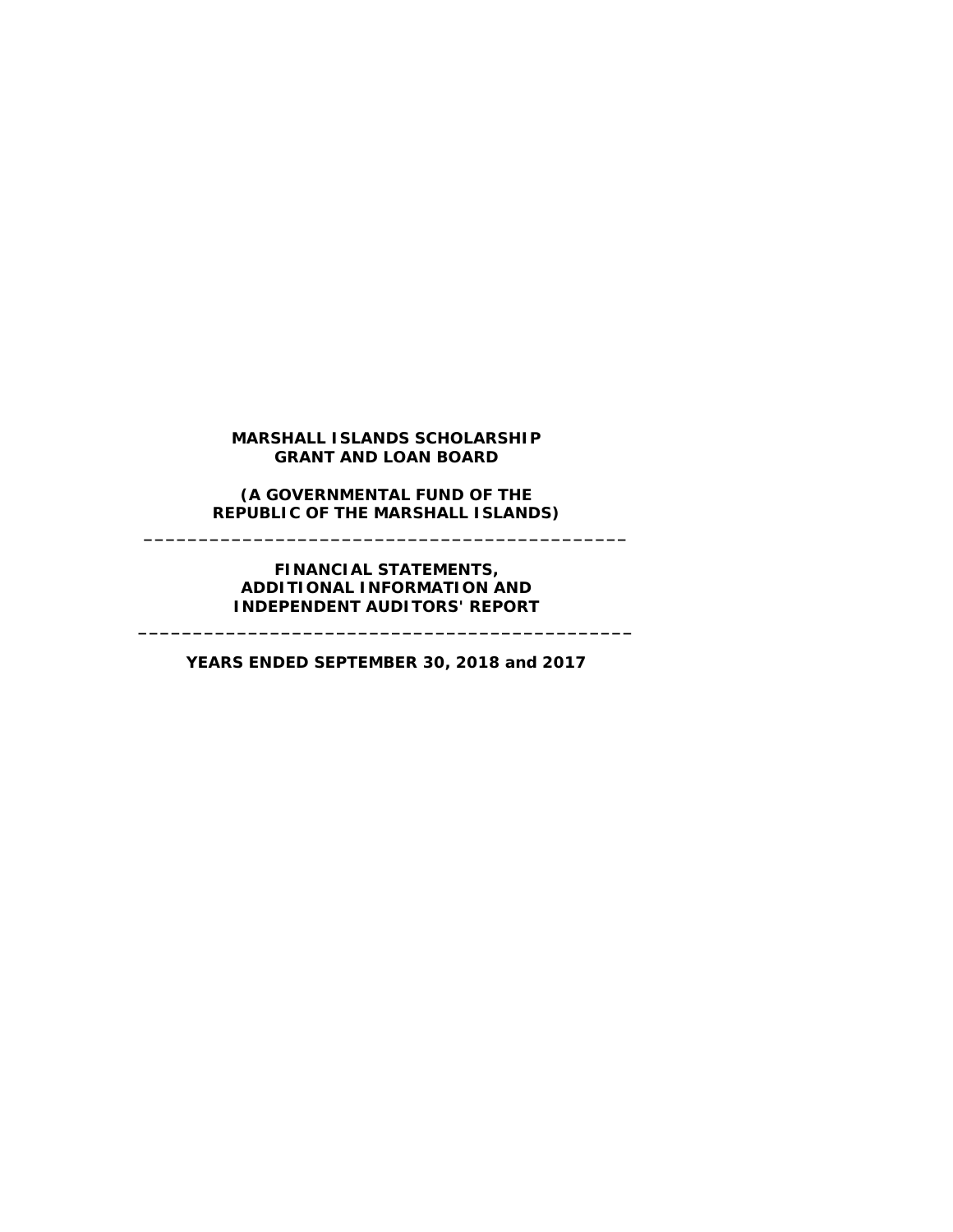Years Ended September 30, 2018 and 2017 Table of Contents

|      |                                                                                                                                                                                                                                    | Page No.                                        |
|------|------------------------------------------------------------------------------------------------------------------------------------------------------------------------------------------------------------------------------------|-------------------------------------------------|
| I.   | <b>INDEPENDENT AUDITORS' REPORT</b>                                                                                                                                                                                                | $\mathbf{1}$                                    |
| Н.   | <b>FINANCIAL STATEMENTS:</b>                                                                                                                                                                                                       |                                                 |
|      | <b>Balance Sheets</b><br>Statements of Revenues, Expenditures, and Changes in Fund Balance<br>Notes to Financial Statements                                                                                                        | 3<br>$\overline{\mathcal{A}}$<br>$\overline{5}$ |
| III. | OTHER SUPPLEMENTAL INFORMATION                                                                                                                                                                                                     |                                                 |
|      | Combining Statement of Revenues, Expenditures, and Changes<br>in Fund Balances                                                                                                                                                     | 11                                              |
| IV.  | INDEPENDENT AUDITORS' REPORTS ON COMPLIANCE WITH<br><b>LAWS AND REGULATIONS</b>                                                                                                                                                    |                                                 |
|      | Independent Auditors' Report on Internal Control Over Financial<br>Reporting and on Compliance and Other Matters Based on an<br>Audit of Financial Statements Performed in Accordance with<br><b>Government Auditing Standards</b> | 12                                              |
|      | Independent Auditors' Report on Compliance For Each Major<br>Federal Program; Report on Internal Control Over Compliance;<br>and Report on Schedule of Expenditures of Federal Awards<br>Required by the Uniform Guidance          | 14                                              |
|      | Schedule of Expenditures of Federal Awards                                                                                                                                                                                         | 16                                              |
|      | Notes to Schedule of Expenditures of Federal Awards                                                                                                                                                                                | 17                                              |
|      | Schedule of Findings and Questioned Costs                                                                                                                                                                                          | 18                                              |
|      | Unresolved Prior Year Findings and Questioned Costs                                                                                                                                                                                | 21                                              |
|      | <b>Corrective Action Plan</b>                                                                                                                                                                                                      | 22                                              |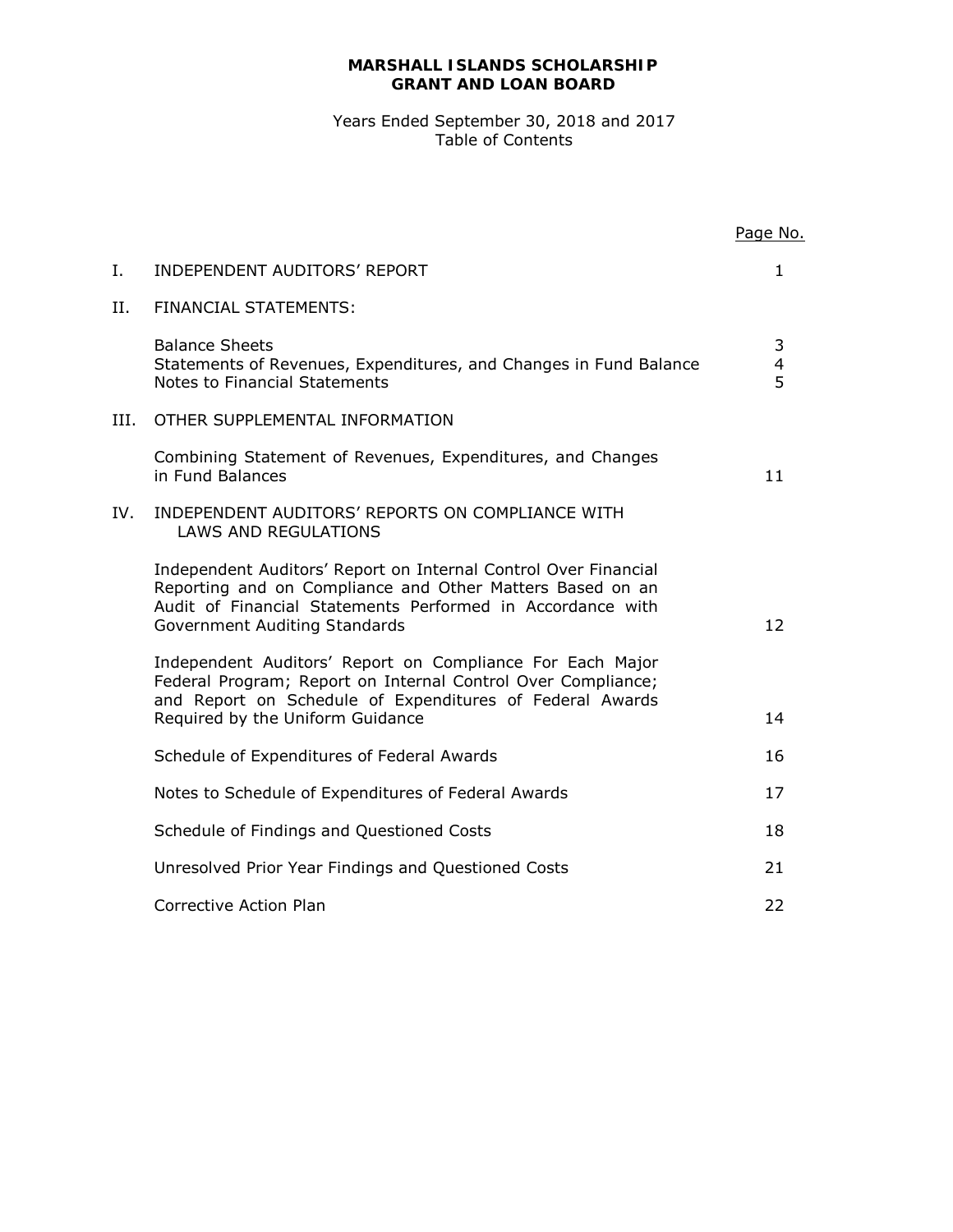Deloitte & Touche LLP 361 South Marine Corps Drive Tamuning, GU 96913-3973 USA

Tel: +1 (671) 646-3884 Fax: +1 (671) 649-4265

www.deloitte.com

### **INDEPENDENT AUDITORS' REPORT**

Chairman Marshall Islands Scholarship Grant and Loan Board:

### **Report on the Financial Statements**

We have audited the accompanying financial statements of the Marshall Islands Scholarship Grant and Loan Board (MISGLB), a governmental fund of the Republic of the Marshall Islands, which comprise the balance sheets as of September 30, 2018 and 2017, and the related statements of revenues, expenditures, and changes in fund balance for the years then ended, and the related notes to the financial statements.

### *Management's Responsibility for the Financial Statements*

Management is responsible for the preparation and fair presentation of these financial statements in accordance with accounting principles generally accepted in the United States of America; this includes the design, implementation, and maintenance of internal control relevant to the preparation and fair presentation of financial statements that are free from material misstatement, whether due to fraud or error.

### *Auditors' Responsibility*

Our responsibility is to express an opinion on these financial statements based on our audits. We conducted our audits in accordance with auditing standards generally accepted in the United States of America and the standards applicable to financial audits contained in *Government Auditing Standards,* issued by the Comptroller General of the United States. Those standards require that we plan and perform the audit to obtain reasonable assurance about whether the financial statements are free from material misstatement.

An audit involves performing procedures to obtain audit evidence about the amounts and disclosures in the financial statements. The procedures selected depend on the auditor's judgment, including the assessment of the risks of material misstatement of the financial statements, whether due to fraud or error. In making those risk assessments, the auditor considers internal control relevant to the entity's preparation and fair presentation of the financial statements in order to design audit procedures that are appropriate in the circumstances, but not for the purpose of expressing an opinion on the effectiveness of the entity's internal control. Accordingly, we express no such opinion. An audit also includes evaluating the appropriateness of accounting policies used and the reasonableness of significant accounting estimates made by management, as well as evaluating the overall presentation of the financial statements.

We believe that the audit evidence we have obtained is sufficient and appropriate to provide a basis for our audit opinion.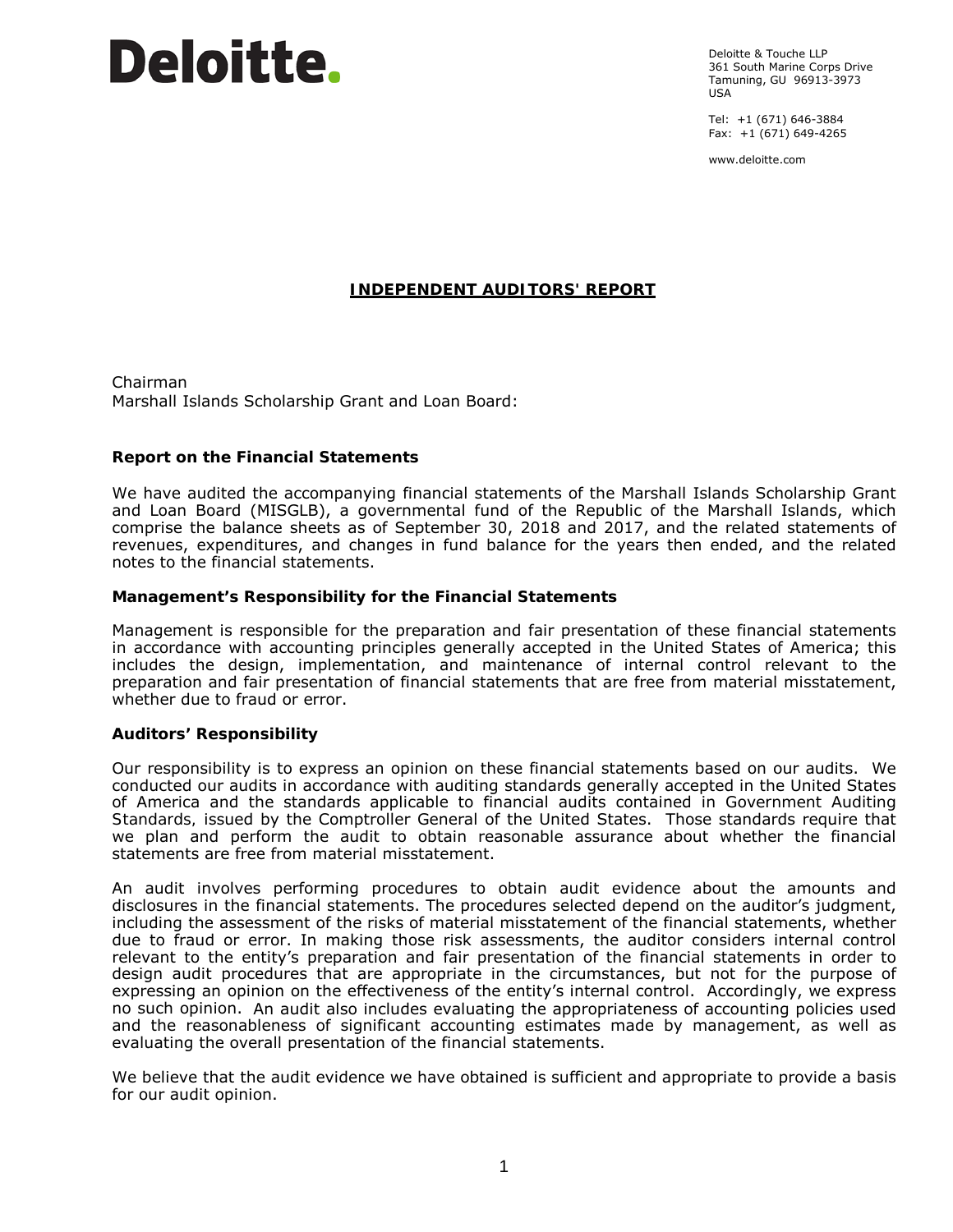### *Opinion*

In our opinion, the financial statements referred to above present fairly, in all material respects, the financial position of the Marshall Islands Scholarship Grant and Loan Board as of September 30, 2018 and 2017, and the results of its operations for the years then ended in accordance with accounting principles generally accepted in the United States of America.

### *Emphasis of a Matter - Reporting Entity*

As discussed in Note 1 to the financial statements, the financial statements referred to above present only the Marshall Islands Scholarship Grant and Loan Board and are not intended to present fairly the financial position and results of operations of the Republic of the Marshall Islands in conformity with accounting principles generally accepted in the United States of America. Our opinion is not modified with respect to this matter.

### *Other Matters*

### *Other Information*

Our audits were conducted for the purpose of forming an opinion on the financial statements as a whole. The combining financial statement information on page 11 is presented for purposes of additional analysis and is not a required part of the financial statements. Such information is the responsibility of the Marshall Islands Scholarship Grant and Loan Board's management and was derived from and relates directly to the underlying accounting and other records used to prepare the financial statements. Such information has been subjected to the auditing procedures applied in the audit of the financial statements and certain additional procedures, including comparing and reconciling such information directly to the underlying accounting and other records used to prepare the financial statements or to the financial statements themselves, and other additional procedures in accordance with auditing standard generally accepted in the United States of America. In our opinion, the combining financial statement information is fairly stated, in all material respects, in relation to the financial statements as a whole.

### **Other Reporting Required by** *Government Auditing Standards*

In accordance with *Government Auditing Standards*, we have also issued our report dated March 12, 2019, on our consideration of the Marshall Islands Scholarship Grant and Loan Board's internal control over financial reporting and on our tests of its compliance with certain provisions of laws, regulations, contracts, and grant agreements and other matters. The purpose of that report is solely to describe the scope of our testing of internal control over financial reporting and compliance and the results of that testing, and not to provide an opinion on the effectiveness of the Marshall Islands Scholarship Grant and Loan Board's internal control over financial reporting or on compliance. That report is an integral part of an audit performed in accordance with *Government Auditing Standards* in considering the Marshall Islands Scholarship Grant and Loan Board's internal control over financial reporting and compliance.

loite Nachell

March 12, 2019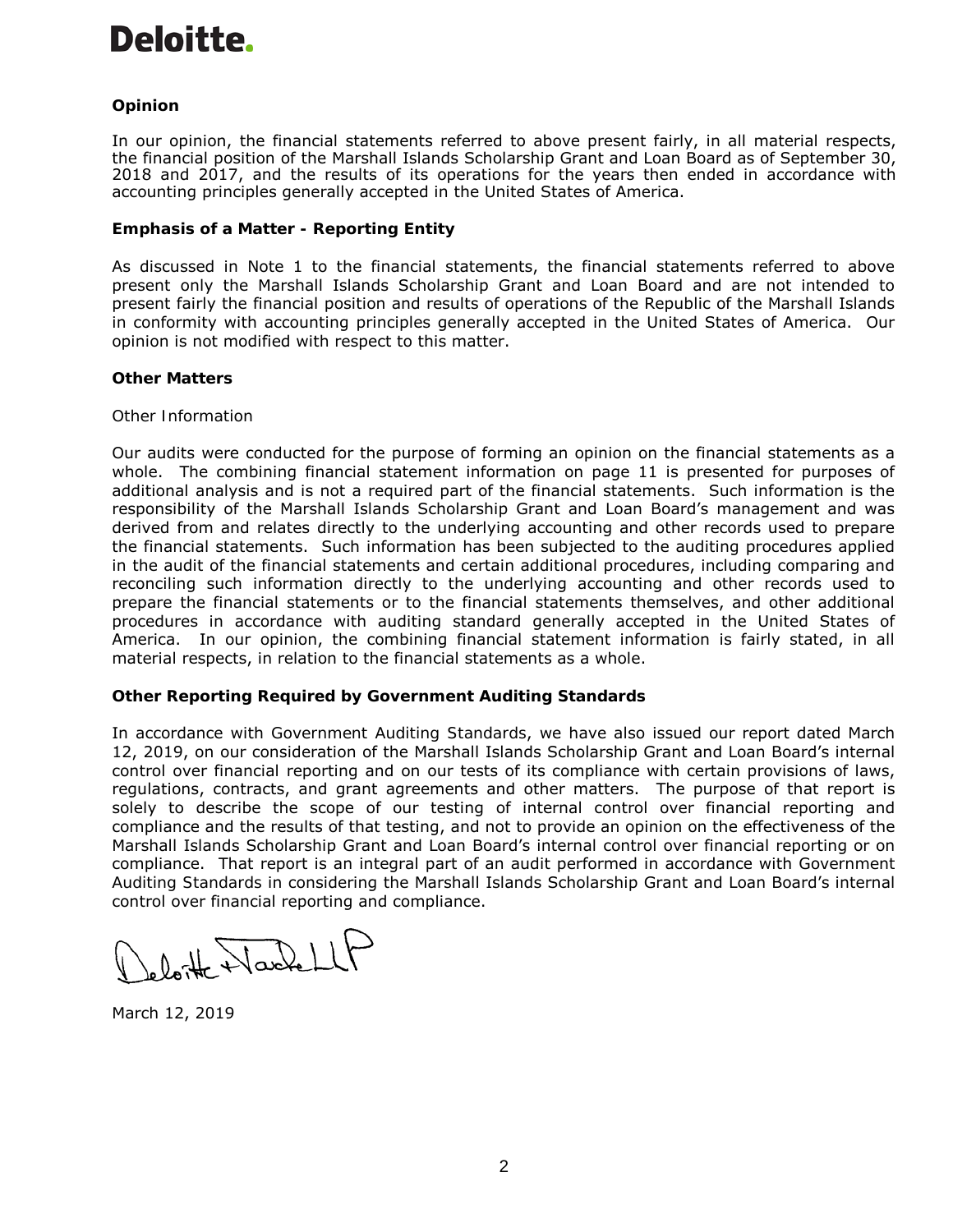### Balance Sheets September 30, 2018 and 2017

|                                                                  | 2018                               | 2017                     |
|------------------------------------------------------------------|------------------------------------|--------------------------|
| <b>ASSETS</b>                                                    |                                    |                          |
| Cash<br>Time certificate of deposit<br>Interest receivable       | \$<br>253,942<br>592,096<br>17,704 | \$<br>424,728<br>570,586 |
|                                                                  | \$<br>863,742                      | \$<br>995,314            |
| LIABILITIES AND FUND BALANCE<br>Liabilities:<br>Accounts payable | \$<br>$1,216$ \$                   | 1,216                    |
| Contingency and commitment                                       |                                    |                          |
| Fund balance:<br>Restricted:                                     |                                    |                          |
| Scholarships-Compact                                             | 399,326                            | 470,225                  |
| Scholarships-Byrd Grant                                          | 1,500                              | 1,500                    |
| Scholarships-Nitijela                                            | 461,700                            | 522,373                  |
| Total fund balance                                               | 862,526                            | 994,098                  |
|                                                                  | 863,742                            | \$<br>995,314            |

See accompanying notes to financial statements.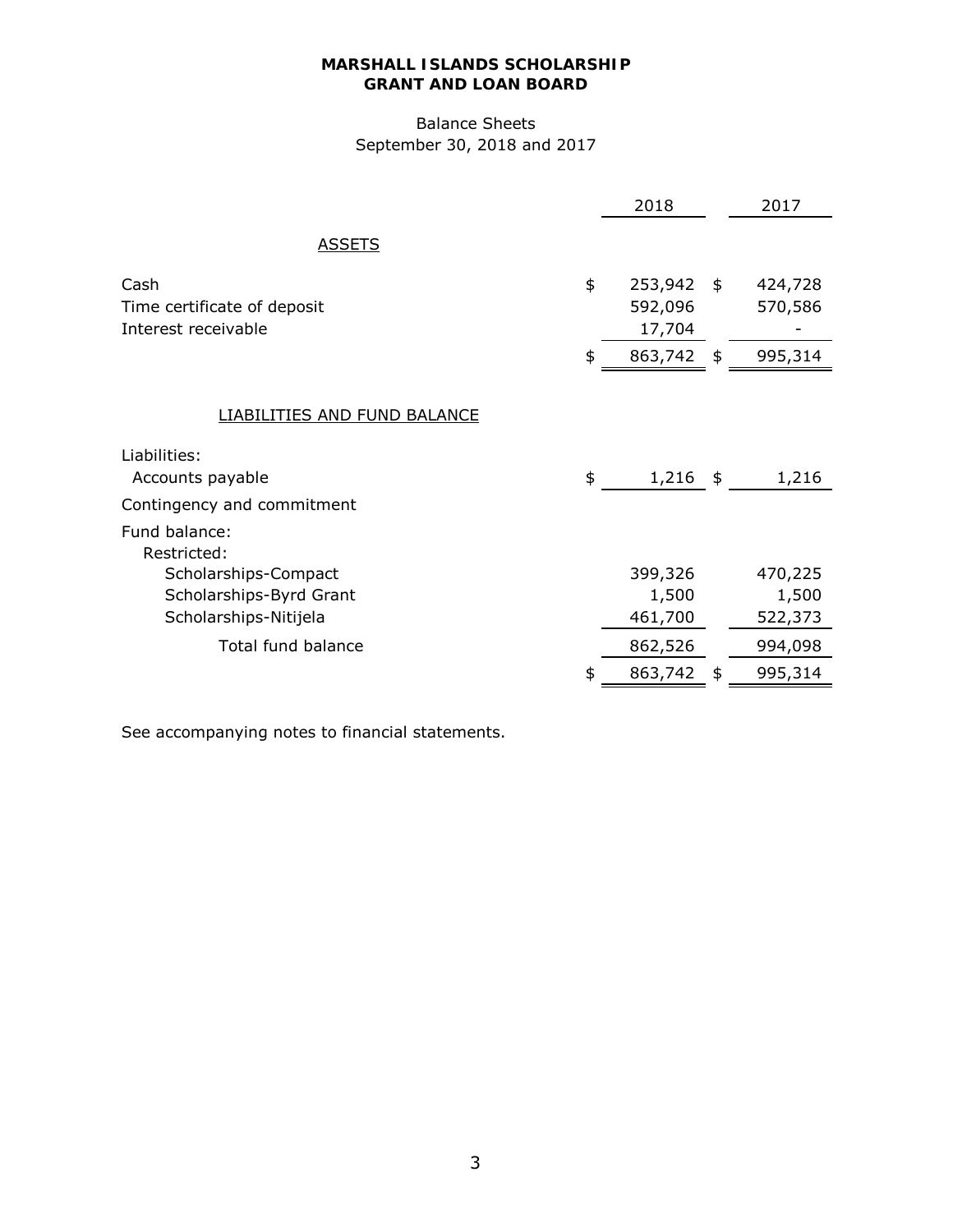### Statements of Revenues, Expenditures, and Changes in Fund Balance Years Ended September 30, 2018 and 2017

|                                           | 2018          | 2017          |
|-------------------------------------------|---------------|---------------|
| Revenues:                                 |               |               |
| Compact of Free Association               | \$<br>792,202 | \$<br>792,202 |
| Nitijela appropriation                    | 732,305       | 740,932       |
| Interest                                  | 24,576        | 25,348        |
| Total revenues                            | 1,549,083     | 1,558,482     |
| Expenditures:                             |               |               |
| Scholarship assistance                    | 1,453,574     | 1,166,740     |
| Salaries and wages                        | 92,965        | 82,944        |
| Communications                            | 29,638        | 16,505        |
| Training and travel                       | 28,763        | 6,209         |
| Sitting fees                              | 22,800        | 24,844        |
| Capital outlays                           | 21,119        | 10,951        |
| Office rental                             | 15,840        | 15,840        |
| Office supplies                           | 2,546         | 9,771         |
| Miscellaneous                             | 13,410        | 9,071         |
| Total expenditures                        | 1,680,655     | 1,342,875     |
| Net change in fund balance                | (131, 572)    | 215,607       |
| Fund balance at the beginning of the year | 994,098       | 778,491       |
| Fund balance at the end of the year       | \$<br>862,526 | \$<br>994,098 |

See accompanying notes to financial statements.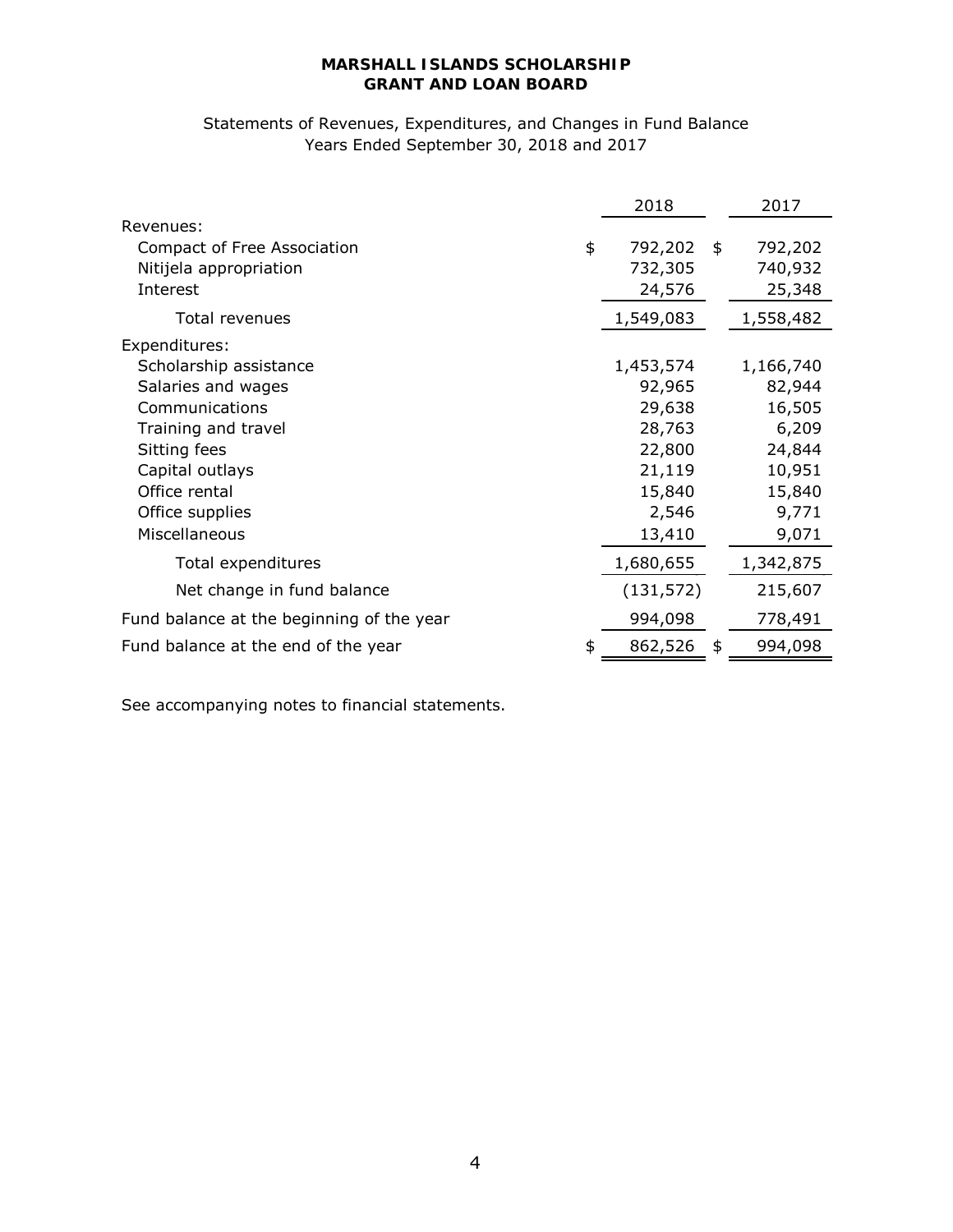Notes to Financial Statements September 30, 2018 and 2017

### (1) Organization

The Marshall Islands Scholarship Grant and Loan Board (MISGLB), a governmental fund of the Republic of the Marshall Islands (RepMar), was established pursuant to the Scholarship Assistance Act of 1997 (the Act), as amended. MISGLB was established to develop and administer a financial assistance program for those qualified applicants who cannot pursue educational and training opportunities because of financial inability. In accordance with the Act, RepMar established the Scholarship Fund Account, a governmental fund accounted for within RepMar's Treasury. This Fund accounts for funds appropriated by the Nitijela (the RepMar Legislature) for scholarship assistance, including funding under the Compact of Free Association, as Amended (the Compact).

The accompanying financial statements relate solely to those accounting records maintained by MISGLB, and do not incorporate any accounts related to RepMar's Scholarship Fund Account or any other departments or agencies of RepMar that may be accounted for by RepMar's Treasury. MISGLB is considered to be a blended component unit (a governmental fund) of RepMar and is governed by a nine-member Board appointed by the Cabinet of RepMar.

### (2) Summary of Significant Accounting Policies

The accompanying financial statements have been prepared in conformity with accounting principles generally accepted in the United States of America (GAAP) as applied to governmental units. The Governmental Accounting Standards Board (GASB) is the accepted standard-setting body for establishing governmental accounting and financial reporting principles. The more significant of MISGLB's accounting policies are described below.

### Measurement Focus and Basis of Accounting

MISGLB reports its financial position and the results of its operations in one special revenue fund. A fund is a separate accounting entity with a self-balancing set of accounts. They are concerned only with the measurement of financial position and are not involved with measurement of results of operations. Fund accounting is designed to demonstrate legal compliance and to aid financial management by segregating transactions related to certain MISGLB functions or activities.

Governmental funds are used to account for all or most of a government's general activities, including the collection and disbursement of earmarked monies (special revenue funds).

MISGLB's special revenue fund consists of the following:

- i. Compact Scholarship Fund This fund was established to account for monies received by MISGLB that were appropriated by RepMar under the Compact.
- ii. Byrd Grant Scholarship Fund This fund was established to account for monies received by MISGLB under the Robert C. Byrd Honors Scholarship Program sector grant.
- iii. Nitijela Fund This fund was established to account for monies received by MISGLB that were appropriated by the Nitijela as well as other grants, gifts and donations received for scholarship assistance.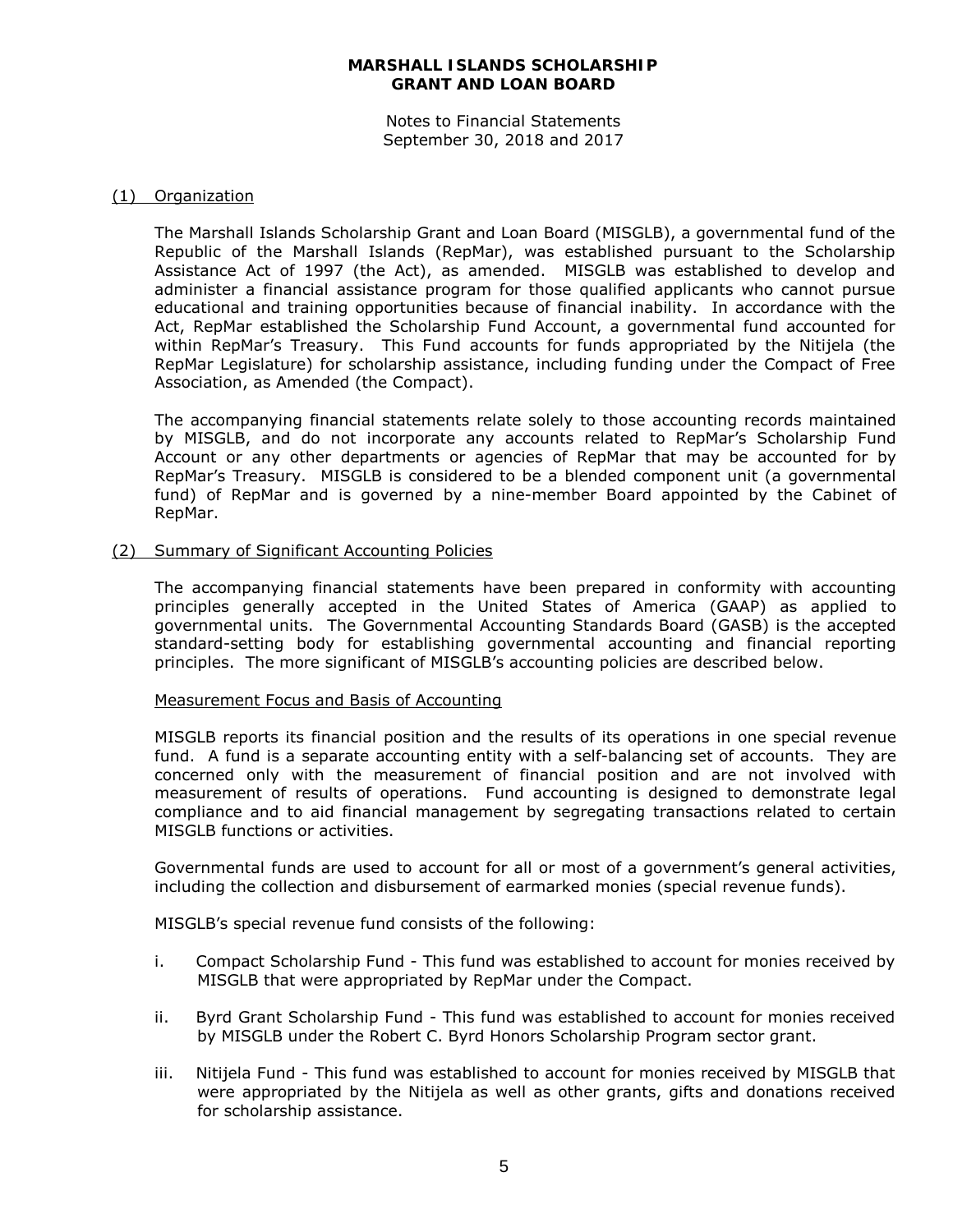Notes to Financial Statements September 30, 2018 and 2017

### (2) Summary of Significant Accounting Policies, Continued

### Basis of Presentation

The accounting and financial reporting treatment applied to a fund is determined by its measurement focus. All governmental funds are accounted for using a current financial resources measurement focus. With this measurement focus, only current assets and current liabilities generally are included on the balance sheet. Operating statements of these funds present increases (i.e., revenues and other financing sources) and decreases (i.e., expenditures and other financing uses) in fund balance.

The modified accrual basis of accounting is used by all governmental fund types. Under the modified accrual basis of accounting, revenues are recognized when susceptible to accrual (i.e., when they become both measurable and available). "Measurable" means the amount of the transaction can be determined and "available" means collectible within the current period or soon enough thereafter to be used to pay liabilities of the current period. Significant revenues susceptible to accrual include federal grants and Nitijela appropriations. Miscellaneous revenues from gifts and donations are recognized when received in cash because they are generally not measurable until actually received. Expenditures are recorded when the related fund liability is incurred.

### Budgetary Information

An annual appropriated budget has not been formally adopted on a legal basis or a basis consistent with GAAP. Accordingly, a budget to actual presentation is not required or presented.

### Cash and Time Certificate of Deposit

The deposit and investment policies of MISGLB are governed by 3 MIRC 7, *Investments of Public Funds*, and 11 MIRC 1, *Financial Management*. Custodial credit risk is the risk that in the event of a bank failure, MISGLB's deposits may not be returned to it. Such deposits are not covered by depository insurance and are either uncollateralized or collateralized with securities held by the pledging financial institution or held by the pledging financial institution but not in the depositor-government's name. MISGLB does not have a deposit policy for custodial credit risk.

For the purpose of the balance sheets, cash is defined as cash in demand accounts. Deposits maintained in time certificates of deposit with an original maturity date greater than ninety days are separately classified. As of September 30, 2018 and 2017, the carrying amounts of MISGLB's total cash and time certificate of deposit were \$846,038 and \$995,314, respectively, and the corresponding bank balances were \$953,139 and \$1,078,825, respectively. Of the bank balances, \$361,044 and \$510,170, respectively, were maintained in financial institutions subject to Federal Deposit Insurance Corporation (FDIC) insurance with the remaining amounts of \$592,095 and \$568,655, respectively, being maintained in a financial institution not subject to depository insurance. As of September 30, 2018 and 2017, bank deposits in the amount of \$302,724 and \$437,664, respectively, were FDIC insured. MISGLB does not require collateralization of its cash deposits; therefore, deposits levels in excess of FDIC insurance coverage are uncollateralized. Accordingly, these deposits are exposed to custodial credit risk.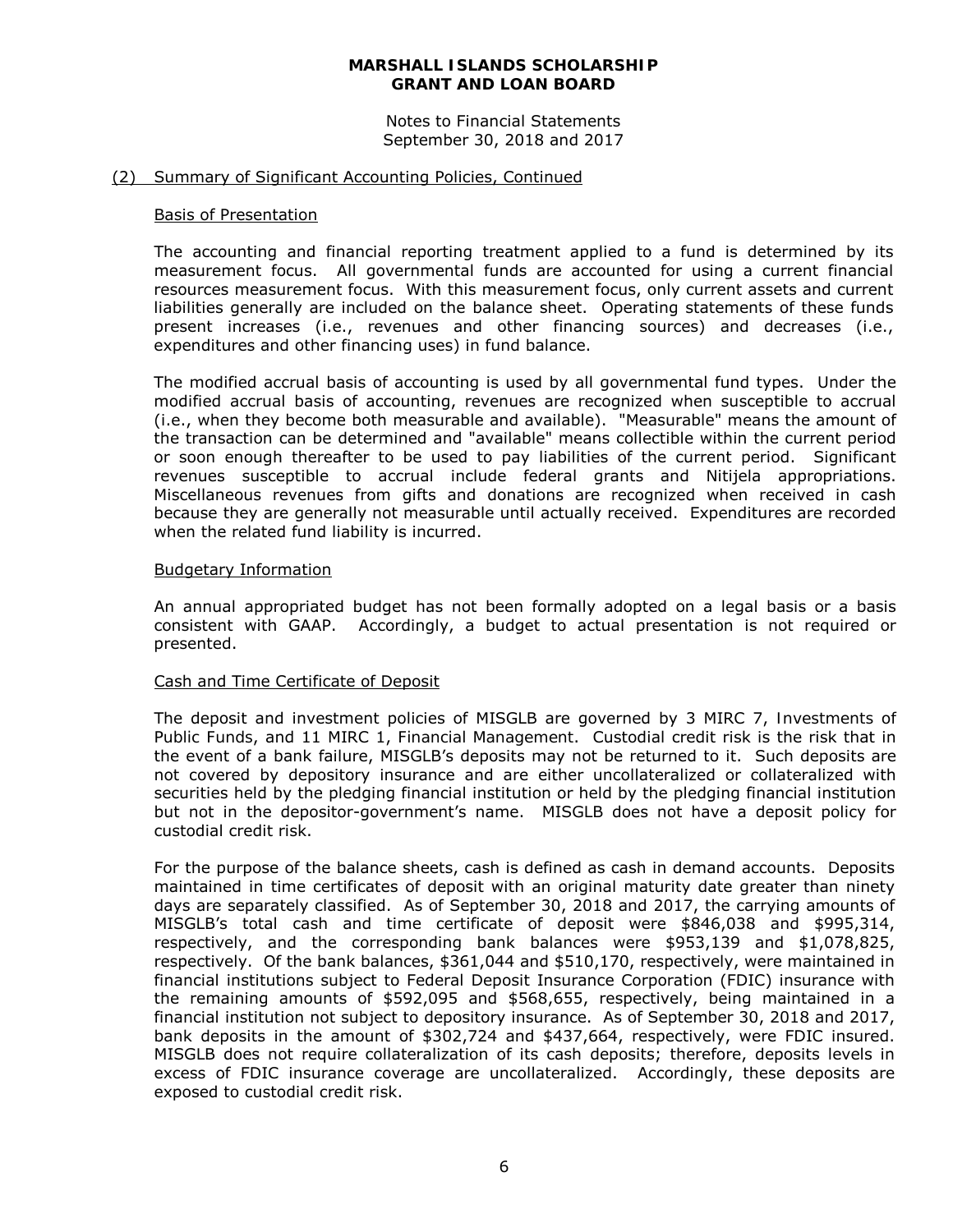Notes to Financial Statements September 30, 2018 and 2017

### (2) Summary of Significant Accounting Policies, Continued

### Receivables

MISGLB lends money to students, who are citizens of the Republic of the Marshall Islands, based on meeting certain criteria. These loans are interest free, uncollateralized and have no set repayment terms. These loans may be converted to grants at a later date if the recipients meet a further set of criteria. Loans receivable are stated net of an estimated allowance for uncollectible accounts.

The allowance for uncollectible accounts is established through direct scholarship assistance charged to expenditures. Loans receivable are charged against the allowance for uncollectible accounts when management has determined that the scholarship recipients have met the criteria for conversion to grants.

### Fund Balance

Fund balance classifications are based on the extent to which MISGLB is bound to honor constraints on the specific purposes for which amounts in those funds can be spent. Restricted fund balance includes amounts that are constrained for specific purposes which are externally imposed by providers, such as creditors or amounts constrained due to constitutional provisions or enabling legislation. A formal minimum fund balance policy has not been adopted.

### Taxes

The Government of RepMar imposes a gross receipts tax of 3% on revenues. MISGLB is specifically exempt from this tax.

### Estimates

The preparation of financial statements in conformity with GAAP requires management to make estimates and assumptions that affect the reported amounts of assets and liabilities and disclosure of contingent assets and liabilities at the date of the financial statements and the reported amounts of revenues and expenditures during the reporting period. Actual results could differ from those estimates.

### New Accounting Standards

During the year ended September 30, 2018, MISGLB implemented the following pronouncements:

• GASB Statement No. 75, *Accounting and Financial Reporting for Postemployment Benefits Other Than Pensions,* which replaces the requirements of Statements No. 45, *Accounting and Financial Reporting by Employers for Postemployment Benefits Other Than Pensions, as amended*, and No. 57, *OPEB Measurements by Agent Employers and Agent Multiple-Employer Plans,* and provides guidance on reporting by governments that provide OPEB to their employees and for governments that finance OPEB for employees of other governments.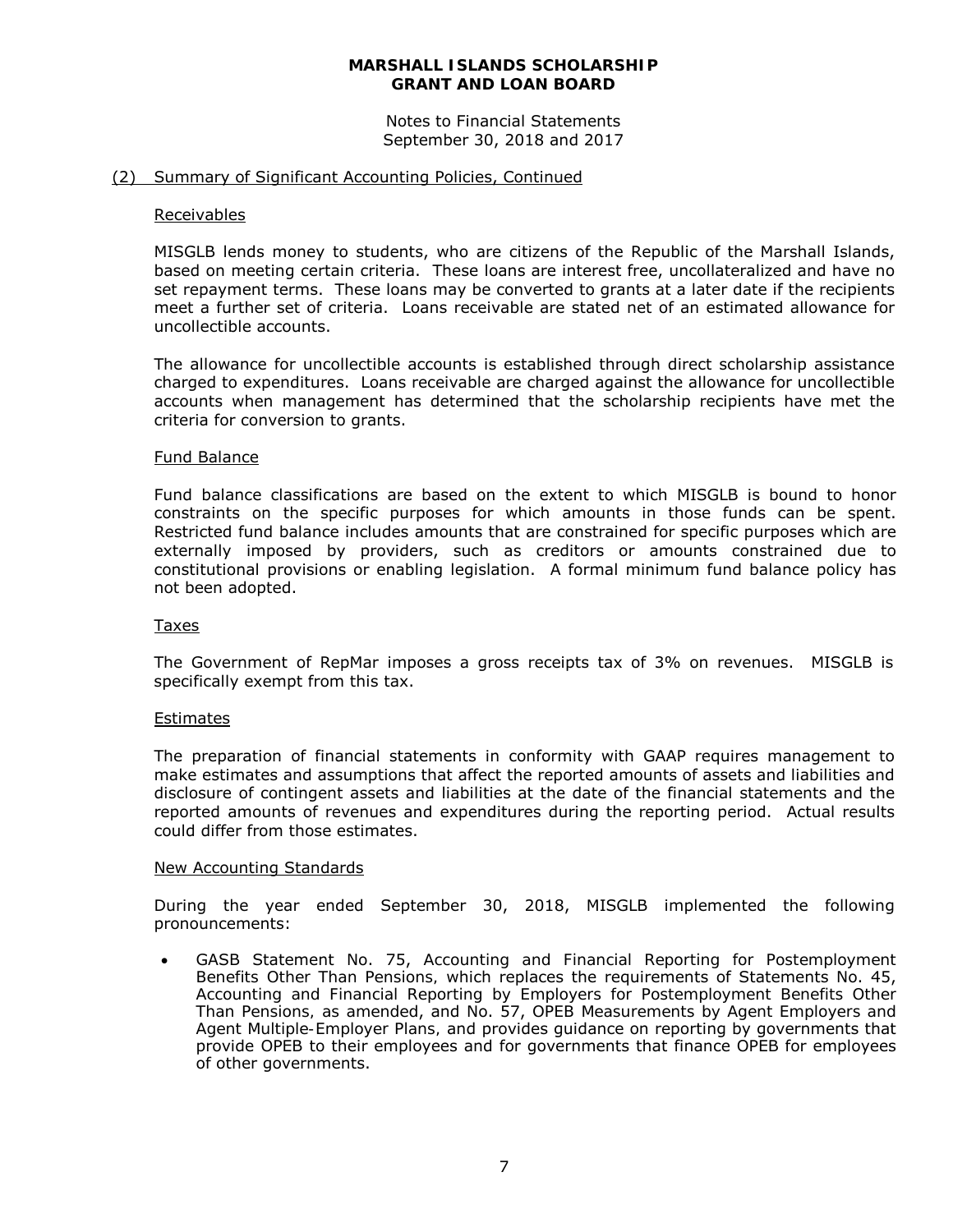Notes to Financial Statements September 30, 2018 and 2017

### (2) Summary of Significant Accounting Policies, Continued

### New Accounting Standards, Continued

- GASB Statement No. 81, *Irrevocable Split-Interest Agreements,* which improves accounting and financial reporting for irrevocable split-interest agreements by providing recognition and measurement guidance for situations in which a government is a beneficiary of the agreement.
- GASB Statement No. 85, *Omnibus 2017*, which address practice issues that have been identified during implementation and application of certain GASB Statements including issues related to blending component units, goodwill, fair value measurement and application, and postemployment benefits (pensions and other postemployment benefits).
- GASB Statement No. 86, *Certain Debt Extinguishment Issues,* which improves consistency in accounting and financial reporting for in-substance defeasance of debt.

The implementation of these statements did not have a material effect on the financial statements of MISGLB.

In November 2016, GASB issued Statement No. 83, Certain Asset Retirement Obligations, which addresses accounting and financial reporting for certain asset retirement obligations (AROs) associated with the retirement of a tangible capital asset. The provisions in Statement No. 83 are effective for fiscal years beginning after June 15, 2018. Management does not believe that the implementation of this statement will have a material effect on the financial statements.

In January 2017, GASB issued Statement No. 84, *Fiduciary Activities*, which establishes criteria for identifying fiduciary activities of all state and local governments. The provisions in Statement No. 84 are effective for fiscal years beginning after December 15, 2018. Management does not believe that the implementation of this statement will have a material effect on the financial statements.

In June 2017, GASB issued Statement No. 87, *Leases*, which establishes a single model for lease accounting based on the foundational principle that leases are financings of the right to use an underlying asset. The provisions in Statement No. 87 are effective for fiscal years beginning after December 15, 2019. Management has yet to determine whether the implementation of this statement will have a material effect on the financial statements.

In April 2018, GASB issued Statement No. 88, *Certain Disclosures Related to Debt, including Direct Borrowings and Direct Placements*, which improves the information that is disclosed in notes to government financial statements related to debt, including direct borrowings and direct placements. The provisions in Statement No. 88 are effective for fiscal years beginning after June 15, 2018. Management does not believe that the implementation of this statement will have a material effect on the financial statements.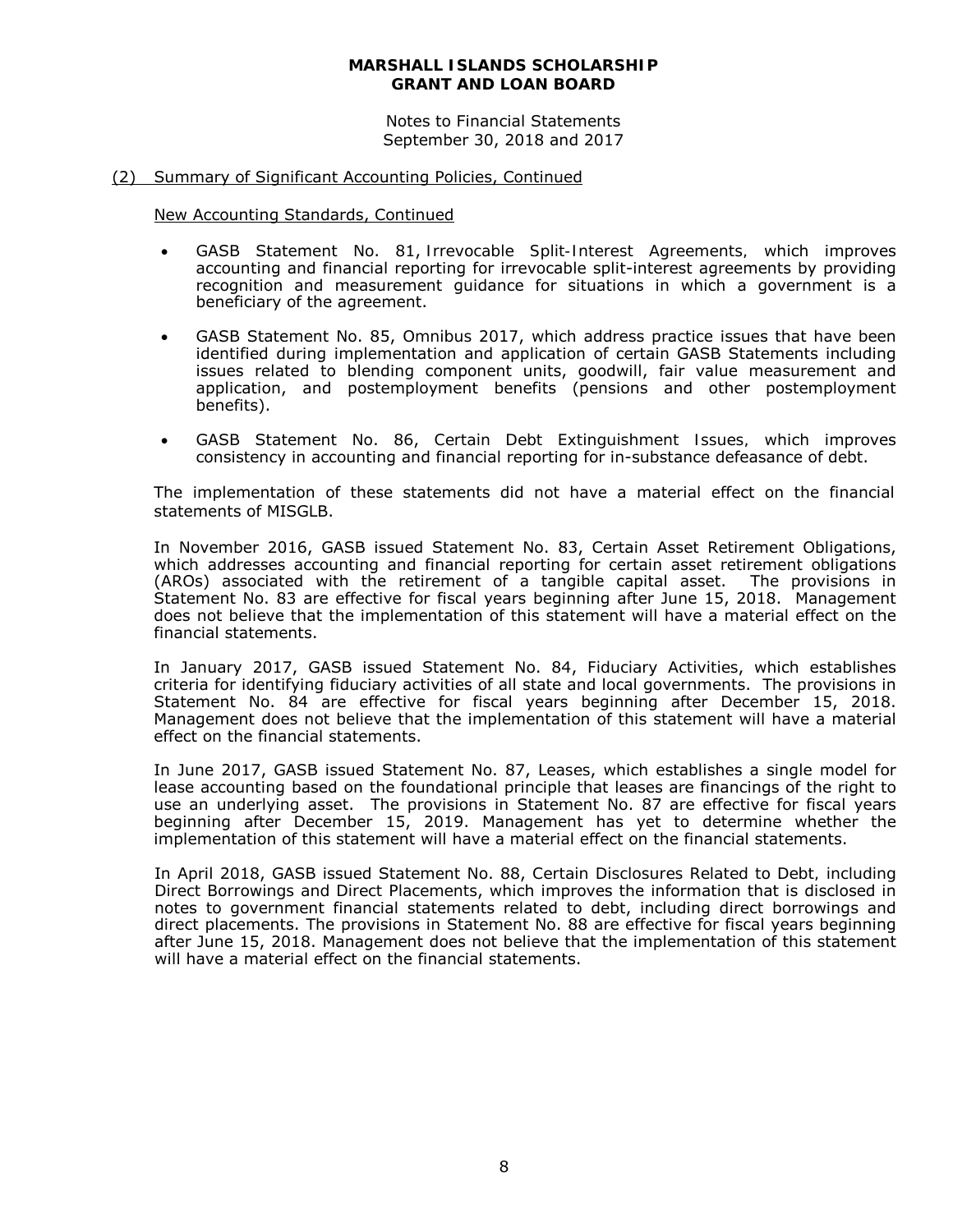Notes to Financial Statements September 30, 2018 and 2017

### (2) Summary of Significant Accounting Policies, Continued

#### New Accounting Standards, Continued

In June 2018, GASB issued Statement No. 89, *Accounting for Interest Cost Incurred before the End of a Construction Period*, which requires that interest cost incurred before the end of a construction period be recognized as an expense in the period in which the cost is incurred for financial statements prepared using the economic resources measurement focus. The provisions in Statement No. 89 are effective for fiscal years beginning after December 15, 2019. Management does not believe that the implementation of this statement will have a material effect on the financial statements.

In August 2018, GASB issued Statement No. 90, *Majority Equity Interests – an Amendment of GASB Statements No. 14 and No. 61,* which improves the consistency and comparability of reporting a government's majority equity interest in a legally separate organization and the relevance of financial statement information for certain component units. The provisions in Statement No. 90 are effective for fiscal years beginning after December 15, 2018. Management does not believe that the implementation of this statement will have a material effect on the financial statements.

#### (3) Risk Management

MISGLB is exposed to various risks of loss related to torts; theft of, damage to, and destruction of assets; errors and omissions; injuries to employees; and natural disasters. MISGLB has elected to purchase commercial insurance from independent third parties for the risks of loss to which it is exposed with respect to the use of motor vehicles. For other risks of loss to which it is exposed, MISGLB has elected not to purchase commercial insurance. Instead, MISGLB believes it is more economical to manage its risks internally. Claims expenditures and liabilities are reported when it is probable that a loss has occurred and the amount of that loss can be reasonably estimated. These losses include an estimate of claims that have been incurred but not reported. No material losses have resulted from MISGLB's risk management activities for the past three years.

### (4) Receivables

Receivables as of September 30, 2018 and 2017, including the applicable allowance for uncollectible accounts, are as follows:

|                                                               | 2018                           | 2017                           |
|---------------------------------------------------------------|--------------------------------|--------------------------------|
| Loans receivable<br>Less allowance for uncollectible accounts | \$19,130,489<br>(19, 130, 489) | \$17,981,394<br>(17, 981, 394) |
|                                                               |                                |                                |

During the years ended September 30, 2018 and 2017, MISGLB converted \$307,153 and \$1,064,530, respectively, in loans receivable to grants as the recipients met the criteria for conversion. The effect of the conversion of these loans to grants has been reflected in loans receivable balances as of September 30, 2018 and 2017.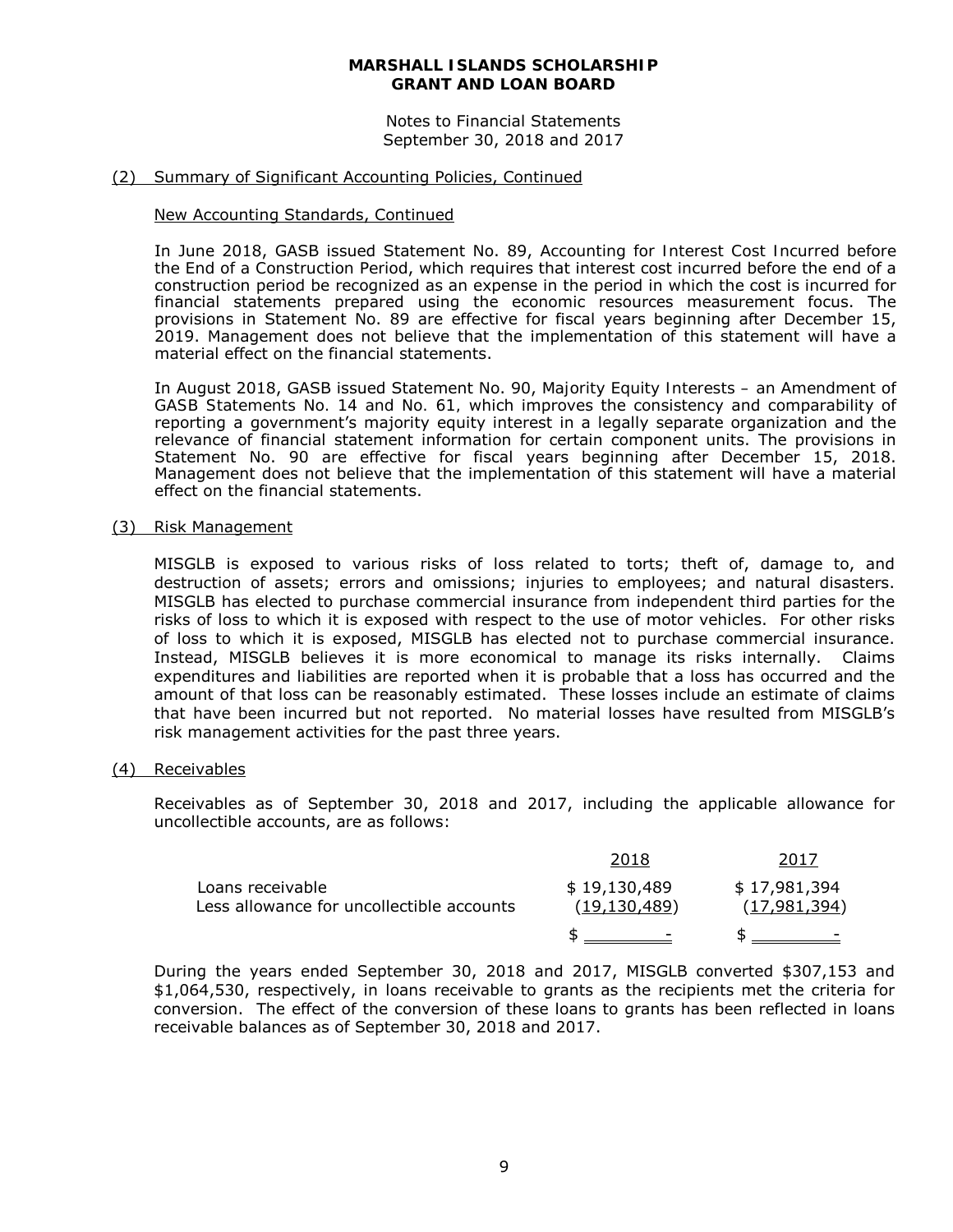Notes to Financial Statements September 30, 2018 and 2017

### (5) Related Party Transactions

MISGLB is a governmental fund of RepMar and is therefore affiliated with all RepMar-owned and affiliated entities, including all governmental funds of RepMar and the Marshall Islands Development Bank (MIDB). During the years ended September 30, 2018 and 2017, MISGLB recognized certain on-behalf payments as contributions from RepMar, totaling \$92,965 and \$82,944, respectively, representing certain payroll and related expenditures that RepMar paid directly on behalf of MISGLB.

During the years ended September 30, 2018 and 2017, the operations of MISGLB were funded by appropriations from RepMar, totaling \$1,431,542 and \$1,450,190, respectively.

MISGLB entered into an office lease with MIDB for a term of five years commencing February 25, 2010. In 2017, MISGLB renewed the lease for an additional five years with annual rent of \$15,840, payable in quarterly installments of \$3,960.

### (6) Contingency

MISGLB receives a substantial amount of its revenue from annual RepMar appropriations. If a significant reduction in the level of budgetary support from RepMar were to occur, MISGLB's scholarship programs and activities may be impacted. For the year ending September 30, 2019, RepMar appropriated funding to MISGLB in the amount of \$1,563,047 for the purpose of funding scholarship activities.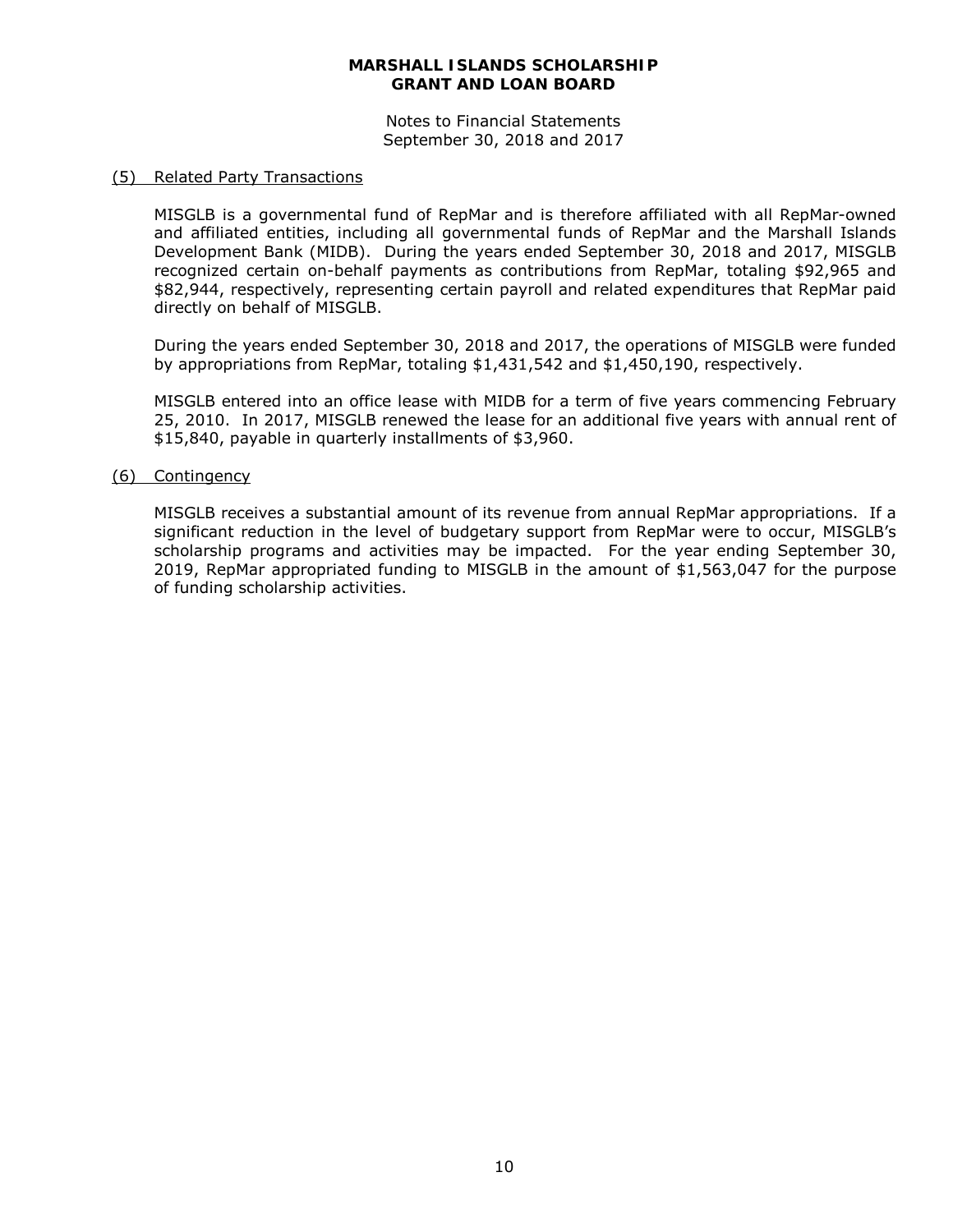### **GRANT AND LOAN BOARD MARSHALL ISLANDS SCHOLARSHIP**

### Combining Statement of Revenues, Expenditures, Year Ended September 30, 2018 and Changes in Fund Balances

|                                | Compact<br>Scholarship<br>Fund | <b>Other Grant</b><br>Scholarship<br>Fund | Nitijela<br>Fund    | Total      |
|--------------------------------|--------------------------------|-------------------------------------------|---------------------|------------|
| Revenues:                      |                                |                                           |                     |            |
| Compact of Free Association    | \$<br>792,202 \$               |                                           | \$<br>\$            | 792,202    |
| Nitijela appropriation         |                                |                                           | 732,305             | 732,305    |
| Interest                       | 24,576                         |                                           |                     | 24,576     |
| Total revenues                 | 816,778                        |                                           | 732,305             | 1,549,083  |
| Expenditures:                  |                                |                                           |                     |            |
| Scholarship assistance         | 887,677                        |                                           | 565,897             | 1,453,574  |
| Salaries and wages             |                                |                                           | 92,965              | 92,965     |
| Communications                 |                                |                                           | 29,638              | 29,638     |
| Training and travel            |                                |                                           | 28,763              | 28,763     |
| Sitting fees                   |                                |                                           | 22,800              | 22,800     |
| Capital outlays                |                                |                                           | 21,119              | 21,119     |
| Office rental                  |                                |                                           | 15,840              | 15,840     |
| Office supplies                |                                |                                           | 2,546               | 2,546      |
| Miscellaneous                  |                                |                                           | 13,410              | 13,410     |
| Total expenditures             | 887,677                        |                                           | 792,978             | 1,680,655  |
| Net change in fund balances    | (70, 899)                      |                                           | (60, 673)           | (131, 572) |
| Fund balances at the beginning |                                |                                           |                     |            |
| of the year                    | 470,225                        | 1,500                                     | 522,373             | 994,098    |
| Fund balances at the end       |                                |                                           |                     |            |
| of the year                    | \$<br>399,326                  | 1,500                                     | \$<br>461,700<br>\$ | 862,526    |

See accompanying independent auditors' report.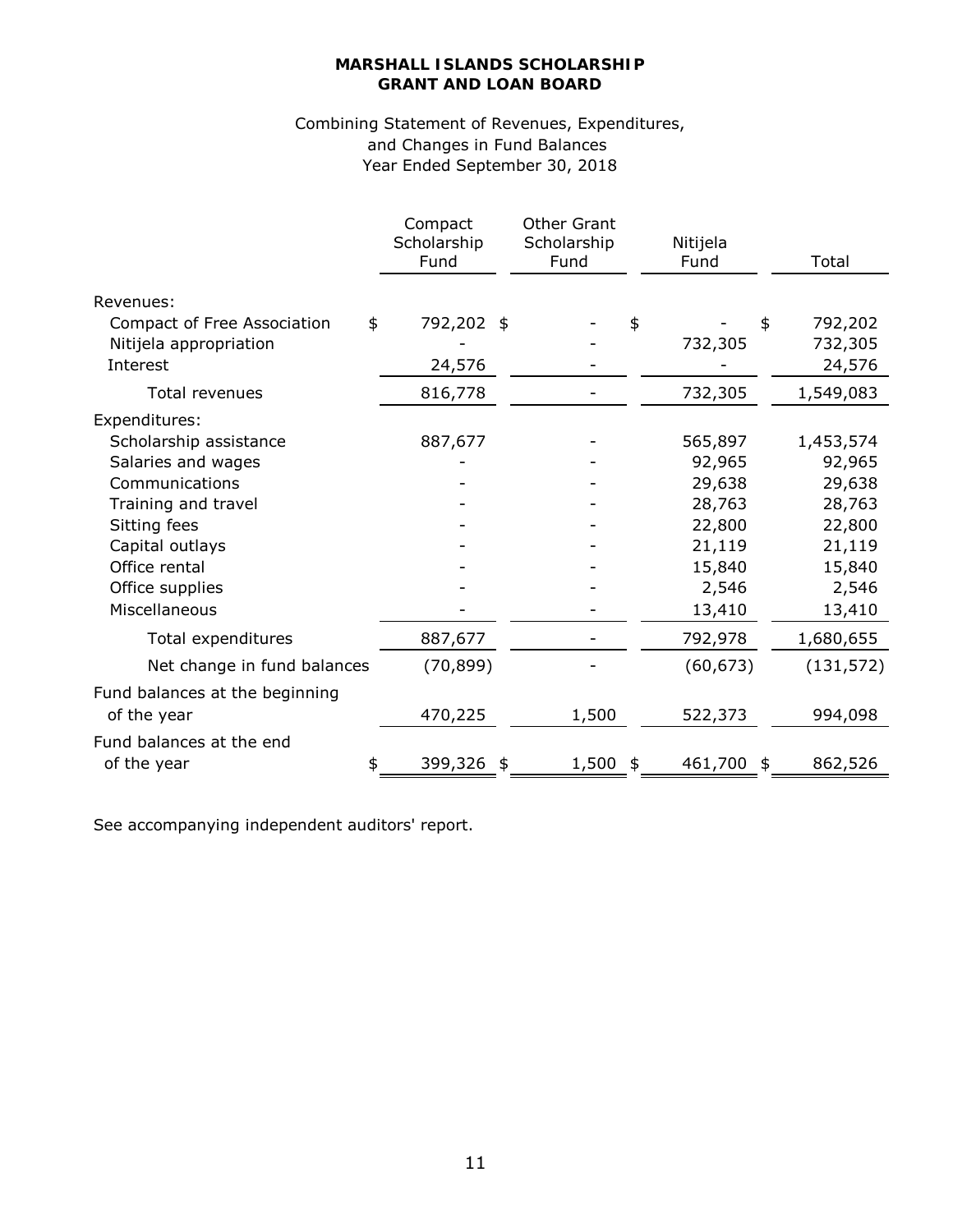Deloitte & Touche LLP 361 South Marine Corps Drive Tamuning, GU 96913-3973 USA

Tel: +1 (671) 646-3884 Fax:  $+1(671)$  649-4265

www.deloitte.com

### **INDEPENDENT AUDITORS' REPORT ON INTERNAL CONTROL OVER FINANCIAL REPORTING AND ON COMPLIANCE AND OTHER MATTERS BASED ON AN AUDIT OF FINANCIAL STATEMENTS PERFORMED IN ACCORDANCE WITH** *GOVERNMENT AUDITING STANDARDS*

Chairman Marshall Islands Scholarship Grant and Loan Board:

We have audited, in accordance with the auditing standards generally accepted in the United States of America and the standards applicable to financial audits contained in *Government Auditing Standards* issued by the Comptroller General of the United States, the financial statements of the Marshall Islands Scholarship Grant and Loan Board (MISGLB), which comprise the balance sheet as of September 30, 2018, and the related statements of revenues, expenditures, and changes in fund balance for the year then ended, and the related notes to the financial statements, and have issued our report thereon dated March 12, 2019.

### **Internal Control Over Financial Reporting**

In planning and performing our audit of the financial statements, we considered MISGLB's internal control over financial reporting (internal control) to determine the audit procedures that are appropriate in the circumstances for the purpose of expressing our opinion on the financial statements, but not for the purpose of expressing an opinion on the effectiveness of MISGLB's internal control. Accordingly, we do not express an opinion on the effectiveness of MISGLB's internal control.

A *deficiency in internal control* exists when the design or operation of a control does not allow management or employees, in the normal course of performing their assigned functions, to prevent, or detect and correct, misstatements on a timely basis. A *material weakness* is a deficiency, or a combination of deficiencies, in internal control, such that there is a reasonable possibility that a material misstatement of the entity's financial statements will not be prevented, or detected and corrected on a timely basis. A *significant deficiency* is a deficiency, or a combination of deficiencies, in internal control that is less severe than a material weakness, yet important enough to merit attention by those charged with governance.

Our consideration of internal control was for the limited purpose described in the first paragraph of this section and was not designed to identify all deficiencies in internal control that might be material weaknesses or significant deficiencies and therefore, material weaknesses or significant deficiencies may exist that were not identified. Given these limitations, during our audit we did not identify any deficiencies in internal control that we consider to be material weaknesses. We did identify certain deficiencies in internal control, described in the accompanying Schedule of Findings and Questioned Costs as item 2018-002, that we consider to be significant deficiencies.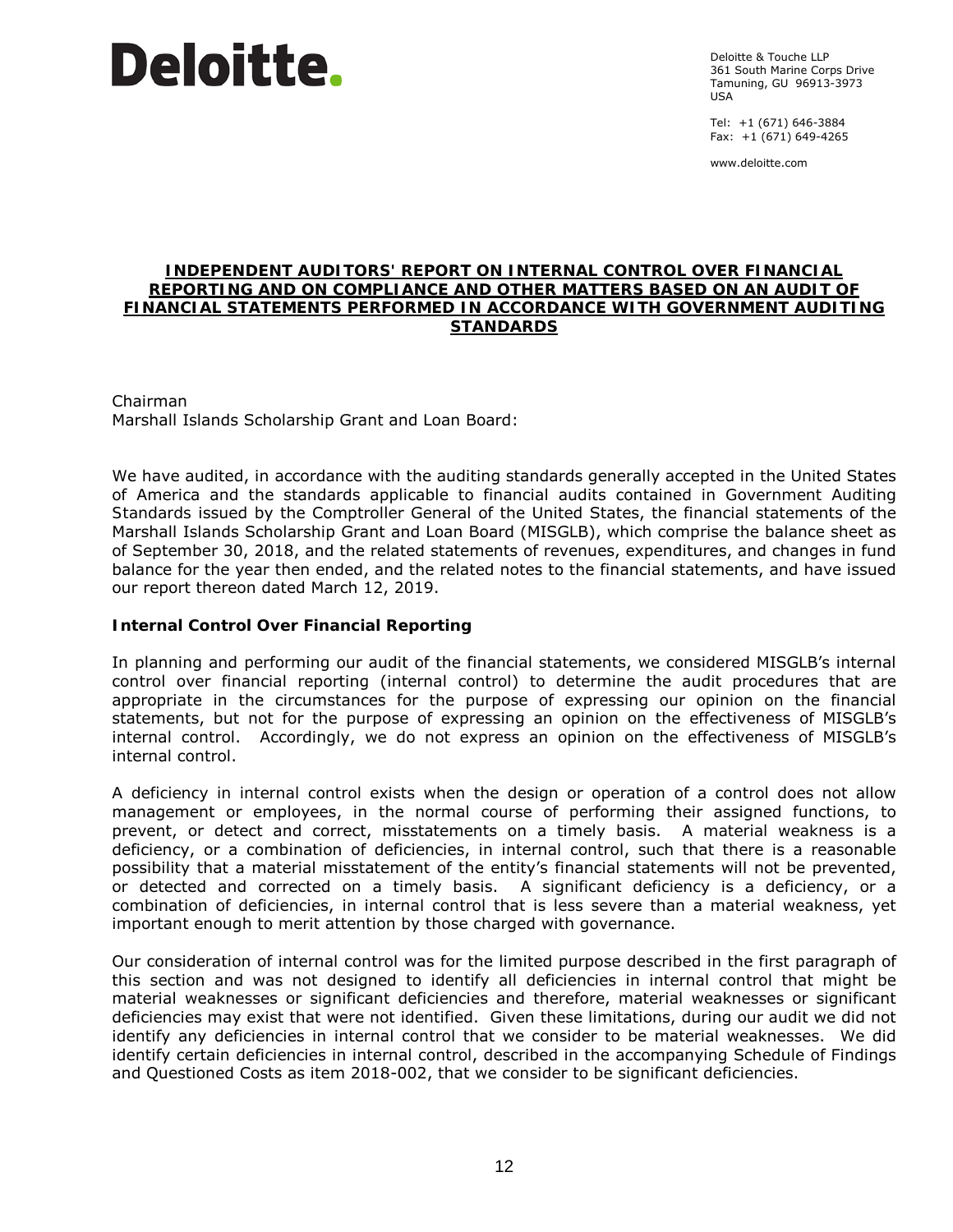### **Compliance and Other Matters**

As part of obtaining reasonable assurance about whether MISGLB's financial statements are free from material misstatement, we performed tests of its compliance with certain provisions of laws, regulations, contracts, and grant agreements, noncompliance with which could have a direct and material effect on the determination of financial statement amounts. However, providing an opinion on compliance with those provisions was not an objective of our audit, and accordingly, we do not express such an opinion. The results of our tests disclosed instances of noncompliance or other matters that are required to be reported under *Government Auditing Standards* and which are described in the accompanying Schedule of Findings and Questioned Costs as item 2018-001.

### **MISGLB's Responses to Findings**

MISGLB's responses to the findings identified in our audit are described in the accompanying Schedule of Findings and Questioned Costs. MISGLB's responses were not subjected to the auditing procedures applied in the audit of the financial statements and, accordingly, we express no opinion on them.

### **Purpose of this Report**

The purpose of this report is solely to describe the scope of our testing of internal control and compliance and the result of that testing, and not to provide an opinion on the effectiveness of the entity's internal control or on compliance. This report is an integral part of an audit performed in accordance with *Government Auditing Standards* in considering the entity's internal control and compliance. Accordingly, this communication is not suitable for any other purpose.

loite Nachell

March 12, 2019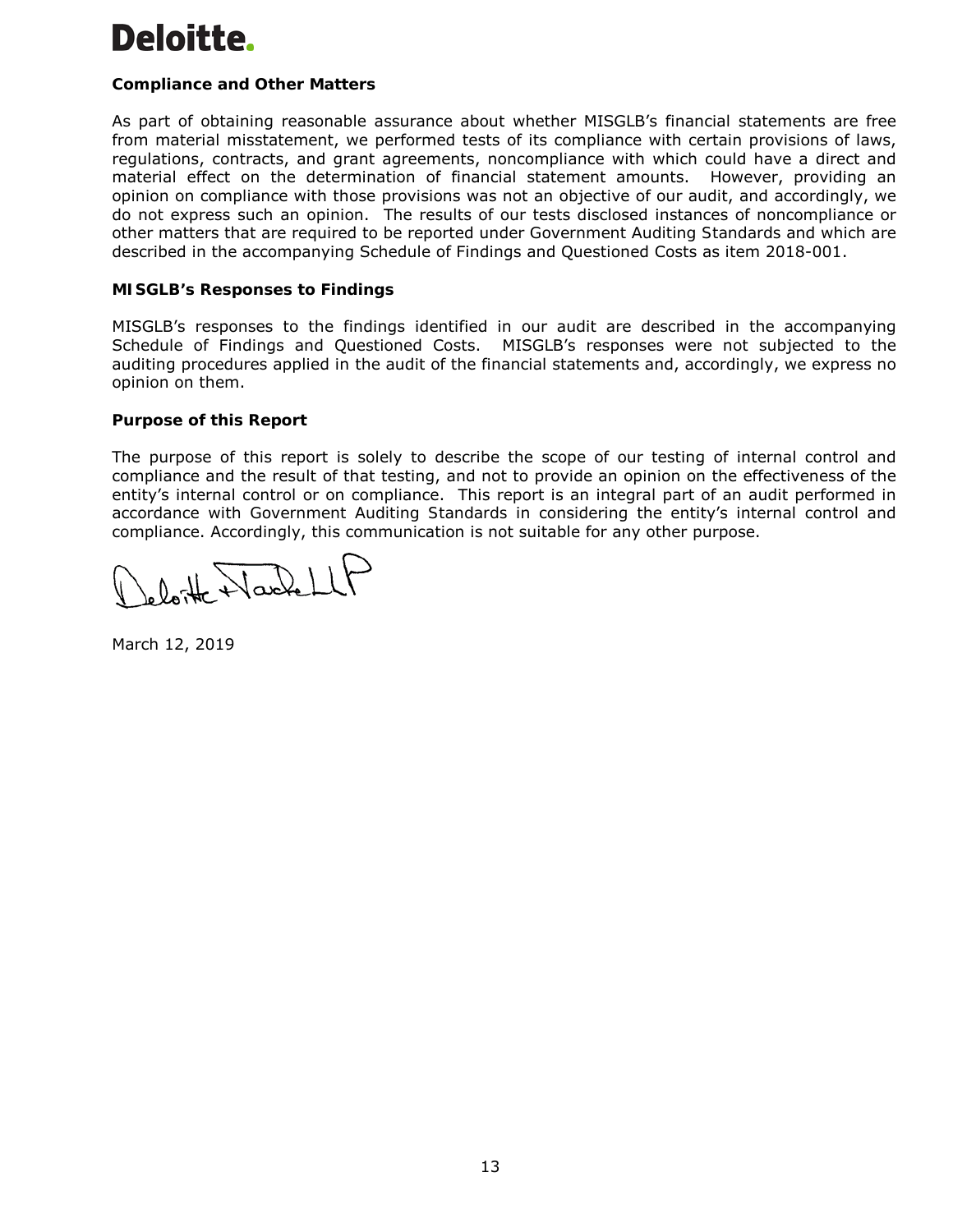Deloitte & Touche LLP 361 South Marine Corps Drive Tamuning, GU 96913-3973 USA

Tel: +1 (671) 646-3884 Fax: +1 (671) 649-4265

www.deloitte.com

### **INDEPENDENT AUDITORS' REPORT ON COMPLIANCE FOR EACH MAJOR FEDERAL PROGRAM; REPORT ON INTERNAL CONTROL OVER COMPLIANCE; AND REPORT ON SCHEDULE OF EXPENDITURES OF FEDERAL AWARDS REQUIRED BY THE UNIFORM GUIDANCE**

Chairman Marshall Islands Scholarship Grant and Loan Board:

### **Report on Compliance for Each Major Federal Program**

We have audited the Marshall Islands Scholarship Grant and Loan Board's (MISGLB) compliance with the types of compliance requirements described in the *OMB Compliance Supplement* that could have a direct and material effect on MISGLB's major federal program for the year ended September 30, 2018. MISGLB's major federal program is identified in the summary of auditor's results section of the accompanying Schedule of Findings and Questioned Costs.

### *Management's Responsibility*

Management is responsible for compliance with federal statutes, regulations, and the terms and conditions of its federal awards applicable to its federal programs.

### *Auditor's Responsibility*

Our responsibility is to express an opinion on compliance for MISGLB's major federal program based on our audit of the types of compliance requirements referred to above. We conducted our audit of compliance in accordance with auditing standards generally accepted in the United States of America; the standards applicable to financial audits contained in *Government Auditing Standards*, issued by the Comptroller General of the United States; the audit requirements of Title 2 U.S *Code of Federal Regulations* Part 200, *Uniform Administrative Requirements, Cost Principles, and Audit Requirements for Federal Awards* (Uniform Guidance). Those standards and the Uniform Guidance require that we plan and perform the audit to obtain reasonable assurance about whether noncompliance with the types of compliance requirements referred to above that could have a direct and material effect on a major federal program occurred. An audit includes examining, on a test basis, evidence about MISGLB's compliance with those requirements and performing such other procedures as we considered necessary in the circumstances.

We believe that our audit provides a reasonable basis for our opinion on compliance for the major federal program. However, our audit does not provide a legal determination of MISGLB's compliance.

### *Opinion on the Major Federal Program*

In our opinion, MISGLB complied, in all material respects, with the types of compliance requirements referred to above that could have a direct and material effect on its major federal program for the year ended September 30, 2018.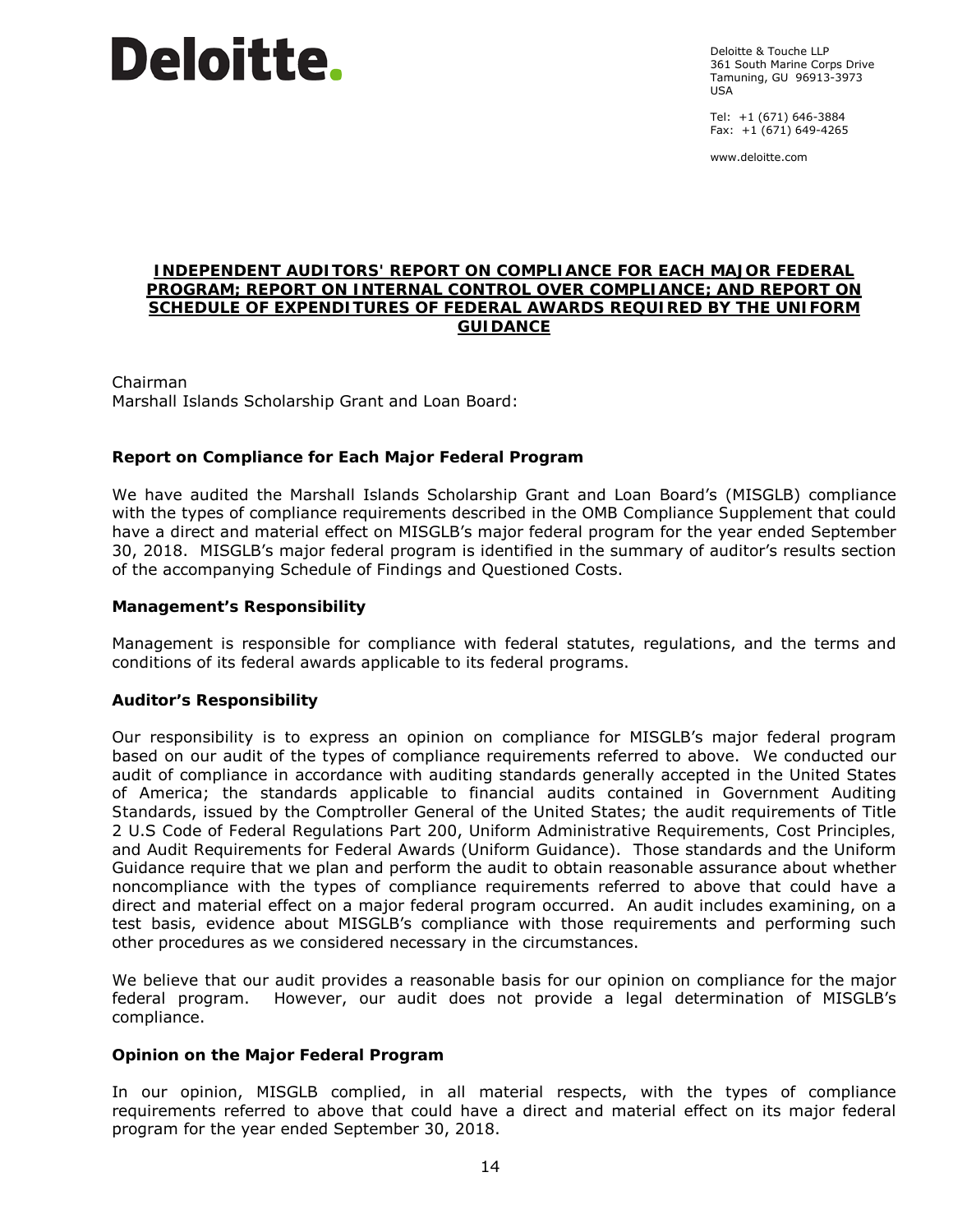### **Report on Internal Control Over Compliance**

Management of MISGLB is responsible for establishing and maintaining effective internal control over compliance with the types of compliance requirements referred to above. In planning and performing our audit of compliance, we considered MISGLB's internal control over compliance with the types of requirements that could have a direct and material effect on the major federal program to determine the auditing procedures that are appropriate in the circumstances for the purpose of expressing an opinion on compliance for the major federal program and to test and report on internal control over compliance in accordance with the Uniform Guidance, but not for the purpose of expressing an opinion on the effectiveness of internal control over compliance. Accordingly, we do not express an opinion on the effectiveness of MISGLB's internal control over compliance.

A *deficiency in internal control over compliance* exists when the design or operation of a control over compliance does not allow management or employees, in the normal course of performing their assigned functions, to prevent, or detect and correct, noncompliance with a type of compliance requirement of a federal program on a timely basis. A *material weakness in internal control over compliance* is a deficiency, or combination of deficiencies, in internal control over compliance, such that there is a reasonable possibility that material noncompliance with a type of compliance requirement of a federal program will not be prevented, or detected and corrected, on a timely basis. A *significant deficiency in internal control over compliance* is a deficiency, or a combination of deficiencies, in internal control over compliance with a type of compliance requirement of a federal program that is less severe than a material weakness in internal control over compliance, yet important enough to merit attention by those charged with governance.

Our consideration of internal control over compliance was for the limited purpose described in the first paragraph of this section and was not designed to identify all deficiencies in internal control over compliance that might be material weaknesses or significant deficiencies. We did not identify any deficiencies in internal control over compliance that we consider to be material weaknesses. However, material weaknesses may exist that have not been identified.

The purpose of this report on internal control over compliance is solely to describe the scope of our testing of internal control over compliance and the results of that testing based on the requirements of the Uniform Guidance. Accordingly, this report is not suitable for any other purpose.

### **Report on Schedule of Expenditures of Federal Awards Required by the Uniform Guidance**

We have audited the financial statements of MISGLB as of and for the year ended September 30, 2018, and have issued our report thereon dated March 12, 2019, which contained an unmodified opinion on those financial statements. Our audit was conducted for the purpose of forming an opinion on the financial statements as a whole. The accompanying schedule of expenditures of federal awards is presented for purposes of additional analysis as required by the Uniform Guidance and is not a required part of the financial statements. Such information is the responsibility of management and was derived from and relates directly to the underlying accounting and other records used to prepare the financial statements. The information has been subjected to the auditing procedures applied in the audit of the financial statements and certain additional procedures, including comparing and reconciling such information directly to the underlying accounting and other records used to prepare the financial statements or to the financial statements themselves, and other additional procedures in accordance with auditing standards generally accepted in the United States of America. In our opinion, the schedule of expenditure of federal awards is fairly stated in all material respects in relation to the financial statements as a

whole.<br> $\int_{\mathbb{R}} \int_{\mathbb{R}} \frac{1}{\sqrt{2\pi}} \sqrt{\frac{1}{2}} \sqrt{\frac{1}{2}}$ 

March 12, 2019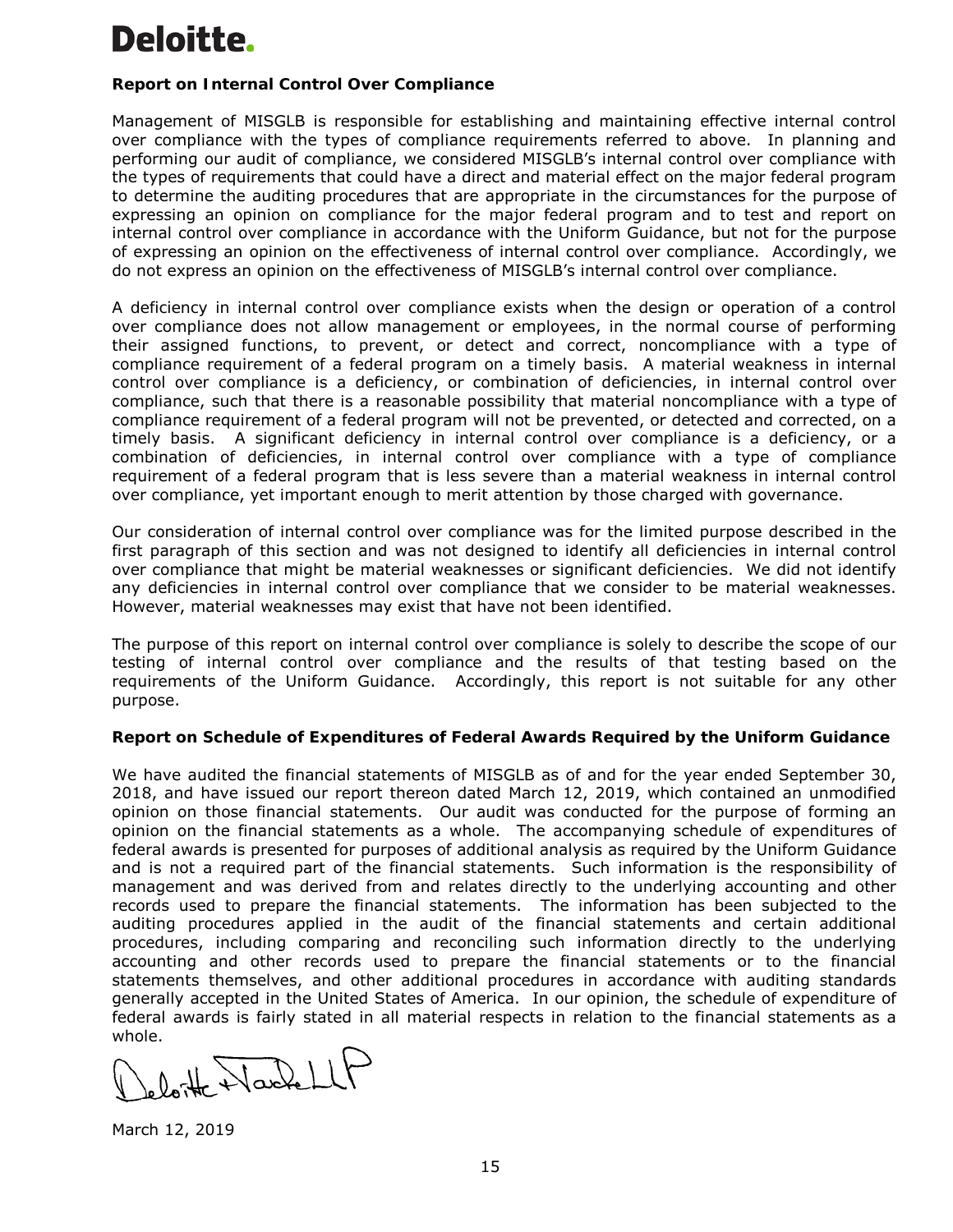Schedule of Expenditures of Federal Awards Year Ended September 30, 2018

|                                                                                                                                                           | Fund<br><b>Balance</b><br>Beginning<br>of Year | Federal<br><b>Funds</b><br><b>Received</b> | Other<br>Funds<br><b>Received</b> | Funds<br><b>Expended</b> | Fund<br><b>Balance</b><br>End<br>of Year |
|-----------------------------------------------------------------------------------------------------------------------------------------------------------|------------------------------------------------|--------------------------------------------|-----------------------------------|--------------------------|------------------------------------------|
| Funds passed through the Republic<br>of the Marshall Islands:                                                                                             |                                                |                                            |                                   |                          |                                          |
| U.S. Department of the Interior<br>CFDA #15.875                                                                                                           |                                                |                                            |                                   |                          |                                          |
| Economic, Social and Political<br>Development of the Territories:<br>Compact of Free<br>Association, As Amended,<br>Sector Grants:<br>Section $211(a)(1)$ |                                                |                                            |                                   |                          |                                          |
| <b>Education Sector</b>                                                                                                                                   | \$462,999                                      | $$592,202$ $$24,576$                       |                                   | \$669,410                | \$410,367                                |
| Section $211(b)(1)$<br>Kwajalein Special Needs                                                                                                            | 7,226                                          | 200,000                                    |                                   | 218,267                  | (11, 041)                                |
|                                                                                                                                                           | \$470,225                                      | \$792,202                                  | \$<br><u>24,576</u>               | \$887,677                | \$399,326                                |

See accompanying notes to schedule of expenditures of federal awards.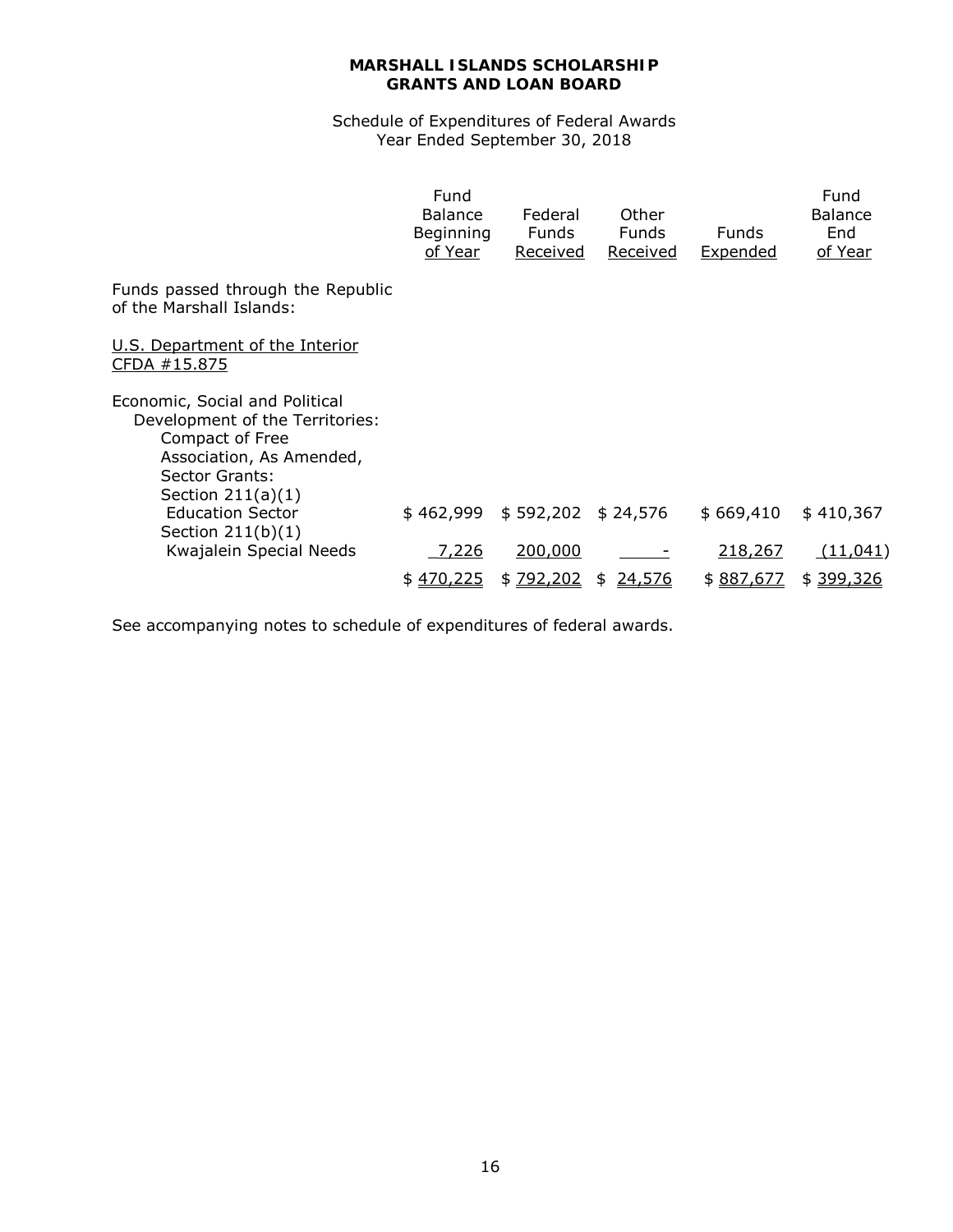Notes to Schedule of Expenditures of Federal Awards Year Ended September 30, 2018

### (1) Organization and Compact of Free Association

The Marshall Islands Scholarship Grant and Loan Board (MISGLB) is a subrecipient of funds received through Sections 211(a) and 211(b) of the Compact of Free Association, As Amended (the Compact), from the Republic of the Marshall Islands (RepMar). These funds are provided to support the post-secondary education of citizens of the Marshall Islands attending accredited post-secondary institutions.

### (2) Summary of Significant Accounting Policies

### Basis of Presentation

The accompanying Schedule of Expenditures of Federal Awards includes the federal grant activity of MISGLB and is presented on the modified accrual basis of accounting. The information in this schedule is presented in accordance with the requirements of Title 2 U.S. *Code of Federal Regulations* Part 200, *Uniform Administrative Requirements, Cost Principles, and Audit Requirements for Federal Awards*. Therefore, some amounts presented in this schedule may differ from amounts presented in, or used in the preparation of, the basic financial statements.

### Indirect Cost Rate

MISGLB has not elected to use the 10% de minimis cost rate.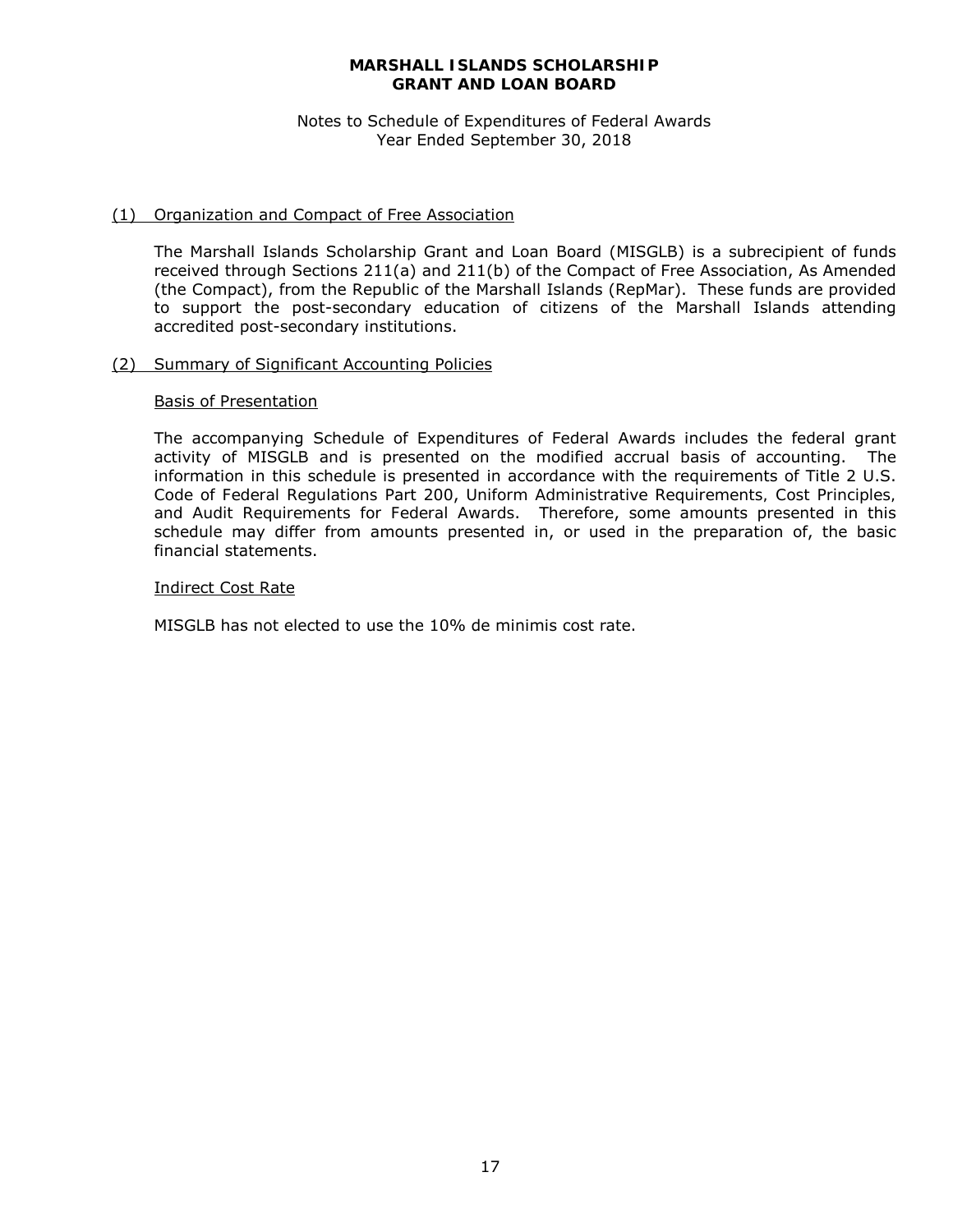Schedule of Findings and Questioned Costs Year Ended September 30, 2018

### **A. SUMMARY OF AUDITORS' RESULTS**

### *Financial Statements*

|    | 1. Type of report the auditors issued on whether the financial<br>statements audited were prepared in accordance with GAAP: | Unmodified                                                                                                                            |               |  |  |  |  |  |
|----|-----------------------------------------------------------------------------------------------------------------------------|---------------------------------------------------------------------------------------------------------------------------------------|---------------|--|--|--|--|--|
|    | Internal control over financial reporting:                                                                                  |                                                                                                                                       |               |  |  |  |  |  |
|    | 2. Material weakness(es) identified?                                                                                        |                                                                                                                                       | <b>No</b>     |  |  |  |  |  |
|    | 3. Significant deficiency(ies) identified?                                                                                  |                                                                                                                                       | Yes           |  |  |  |  |  |
|    |                                                                                                                             | 4. Noncompliance material to financial statements noted?                                                                              | Yes           |  |  |  |  |  |
|    | <b>Federal Awards</b>                                                                                                       |                                                                                                                                       |               |  |  |  |  |  |
|    | Internal control over major federal programs:                                                                               |                                                                                                                                       |               |  |  |  |  |  |
|    | 5. Material weakness(es) identified?                                                                                        |                                                                                                                                       | No            |  |  |  |  |  |
|    | 6. Significant deficiency(ies) identified?                                                                                  |                                                                                                                                       | None reported |  |  |  |  |  |
|    | 7. Type of auditors' report issued on compliance for major federal programs                                                 | Unmodified                                                                                                                            |               |  |  |  |  |  |
|    | 8. Any audit findings disclosed that are required to be reported in<br>accordance with 2 CFR 200.516(a)?                    |                                                                                                                                       |               |  |  |  |  |  |
|    | 9. Identification of major federal programs:                                                                                |                                                                                                                                       |               |  |  |  |  |  |
|    | <b>CFDA Numbers</b>                                                                                                         | Name of Federal Program or Cluster                                                                                                    |               |  |  |  |  |  |
|    | 15.875                                                                                                                      | Economic, Social and Political Development<br>of the Territories:<br>Compact of Free Association, as amended,<br><b>Sector Grants</b> |               |  |  |  |  |  |
|    |                                                                                                                             | 10. Dollar threshold used to distinguish between Type A and Type B Programs:                                                          | \$750,000     |  |  |  |  |  |
|    | 11. Auditee qualified as low-risk auditee?                                                                                  |                                                                                                                                       | No            |  |  |  |  |  |
| В. | <b>FINANCIAL STATEMENTS FINDINGS</b>                                                                                        |                                                                                                                                       |               |  |  |  |  |  |

Reference Number **Eindings** 

2018-001 Local Noncompliance 2018-002 External Financial Reporting

### **C. FEDERAL AWARD FINDINGS AND QUESTIONED COSTS**

None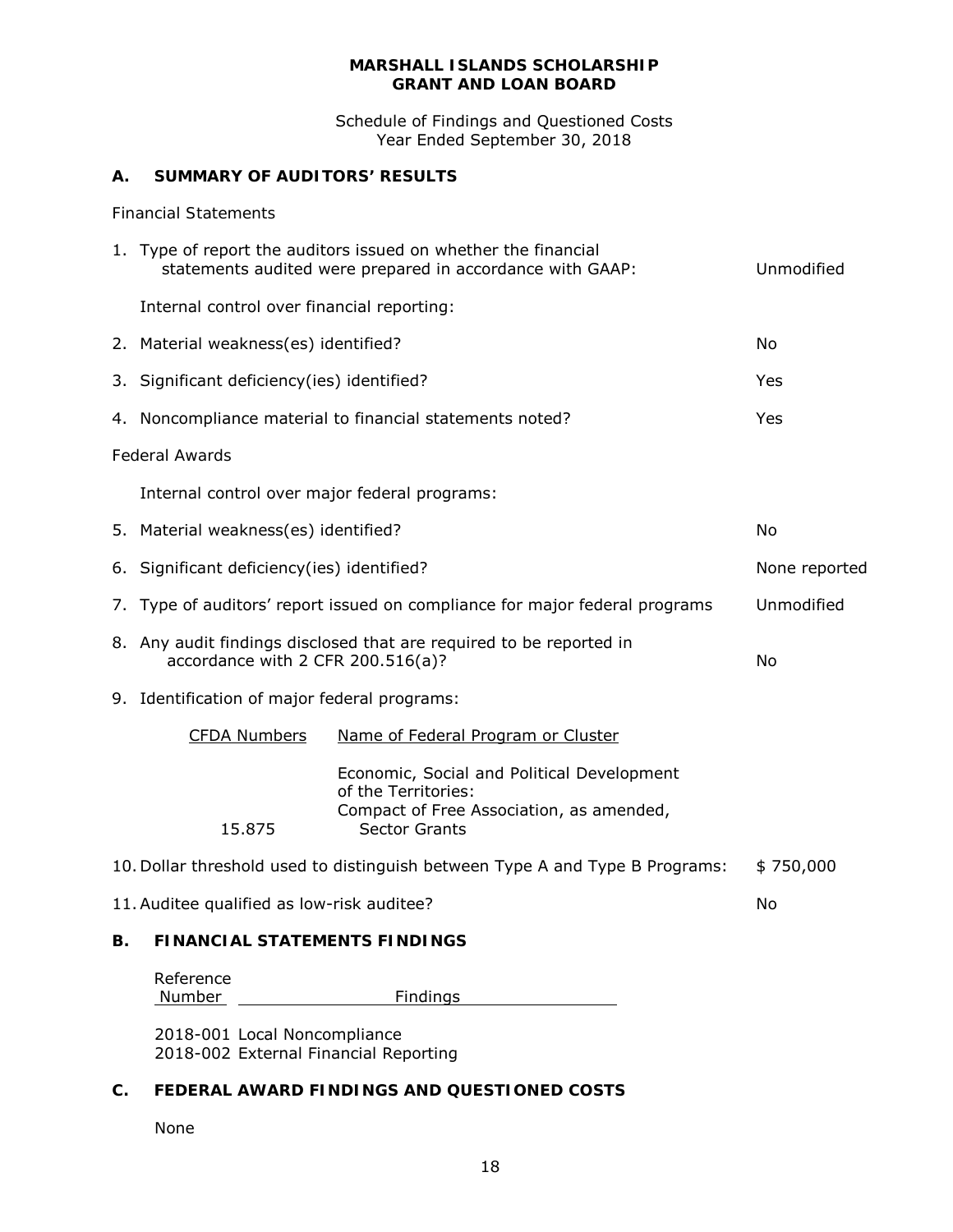Schedule of Findings and Questioned Costs, Continued Year Ended September 30, 2018

### Local Noncompliance

### Finding No. 2018-001

Criteria: Section 6(e) of the Scholarship Assistance of 1979 (the Act), as amended, requires MISGLB to ensure timely repayment of scholarship assistance loans. MISGLB policies and procedures require the repayment of student loans within one year of completion or cessation of studies. Furthermore, Section 7(h) of the Act authorizes MISGLB to convert scholarship assistance loans to grants.

Condition: During the year ended September 30, 2018, MISGLB converted \$307,153 of loans to grants as recipients met conversion criteria. Additionally, as of September 30, 2018, MISGLB recorded outstanding loans receivable of \$19,130,489. Due to the lack of collection of these loans, a corresponding allowance for uncollectable loans has been recorded. Furthermore, MISGLB does not maintain a detailed subsidiary ledger that encompasses all outstanding loans.

Cause: The cause of the above condition is lack of enforcement of MISGLB policies and procedures requiring the repayment of scholarship assistance loans and the lack of a reconciled subsidiary loan ledger.

Effect: The effect of the above condition is the lack of loan repayments and a possibility that converted loans may not be complete.

Recommendation: We recommend that MISGLB enforce established policies and procedures requiring the repayment of scholarship assistance loans. Furthermore, we recommend that MISGLB reconstruct the subsidiary loan ledger to reconcile and agree with the general ledger.

Prior Year Status: The lack of loan repayments and the possibility that converted loans may not be complete was reported as a finding in the Single Audits of MISGLB for fiscal years 1997 through 2017.

### Auditee Response and Corrective Action Plan:

See the Corrective Action Plan on page 22.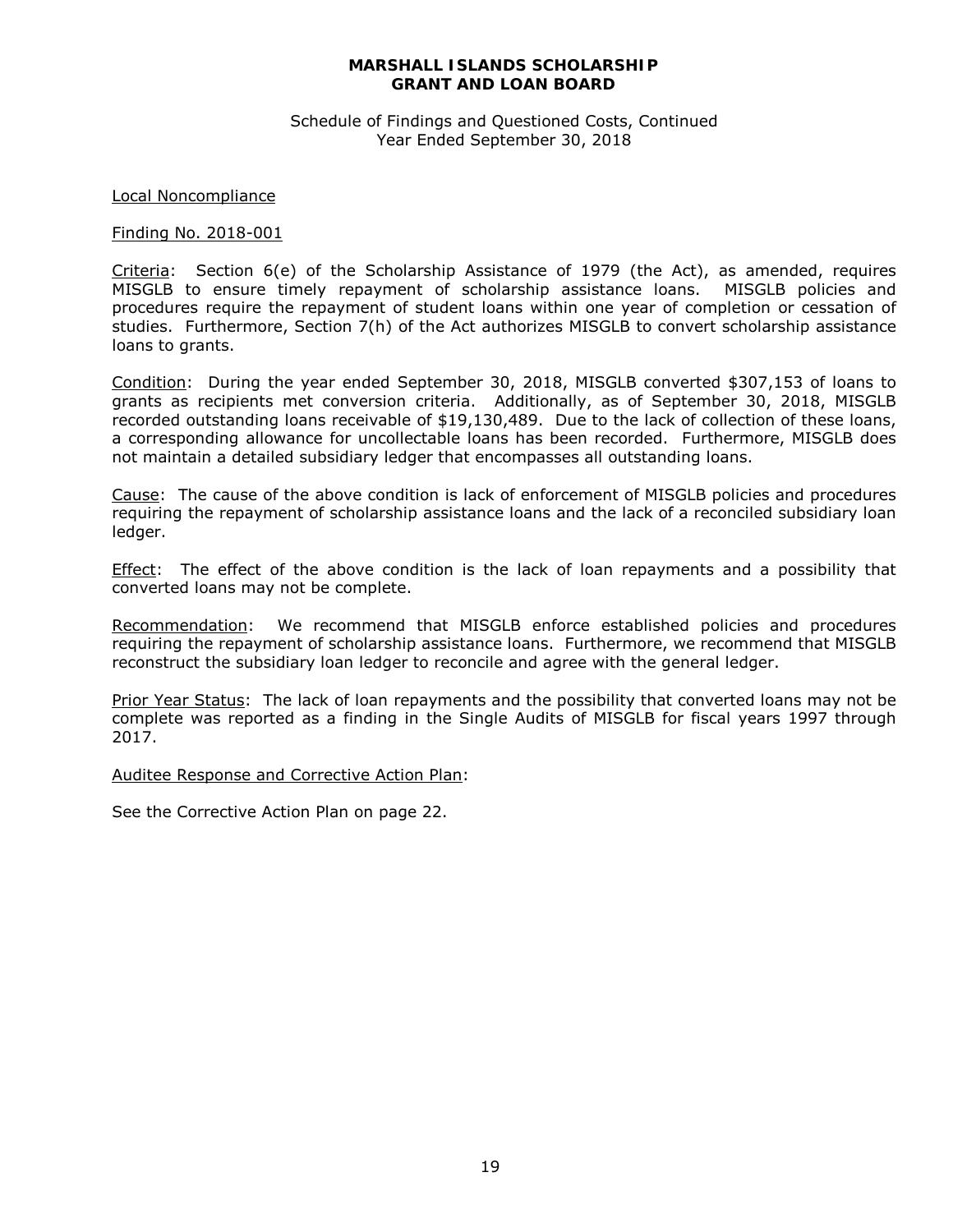Schedule of Findings and Questioned Costs, Continued Year Ended September 30, 2018

### External Financial Reporting

### Finding No. 2018-002

Criteria: Board minutes are the primary means by which agencies document the administration of MISGLB's operations.

Condition: Not all Board minutes of meetings held during fiscal year 2018 were available and several scholarship awards were not supported by underlying minutes.

Cause: The cause of the above condition is the lack of adherence to established policies and procedures relating to documentation of Board of Director minutes.

Effect: The effect of the above condition is the possibility that directives of the Board are not properly disclosed or recorded in the financial statements and several scholarship awards were not supported by underlying minutes.

Recommendation: We recommend that the Board of Directors require that all minutes of meetings be formally documented by the Secretary and be approved by the Board.

Prior Year Status: The lack of adherence to established policies and procedures relating to documentation of Board of Directors minutes was reported as a finding in the Single Audit of MISGLB for fiscal years 2014 through 2017.

### Auditee Response and Corrective Action Plan:

See the Corrective Action Plan on page 22.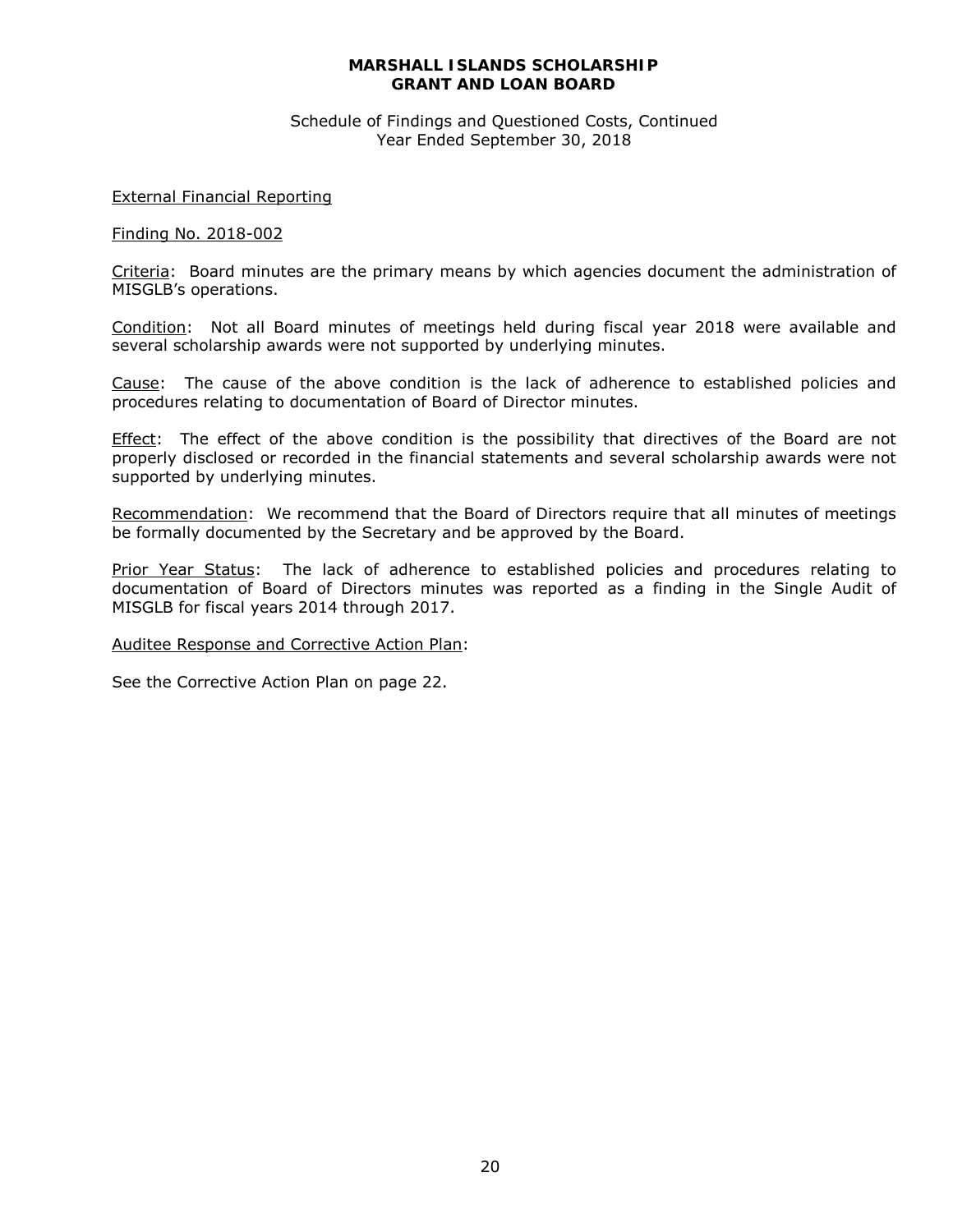Unresolved Prior Year Findings and Questioned Costs Year Ended September 30, 2018

The status of unresolved prior year findings is discussed within the Schedule of Findings and Questioned Costs section of this report.